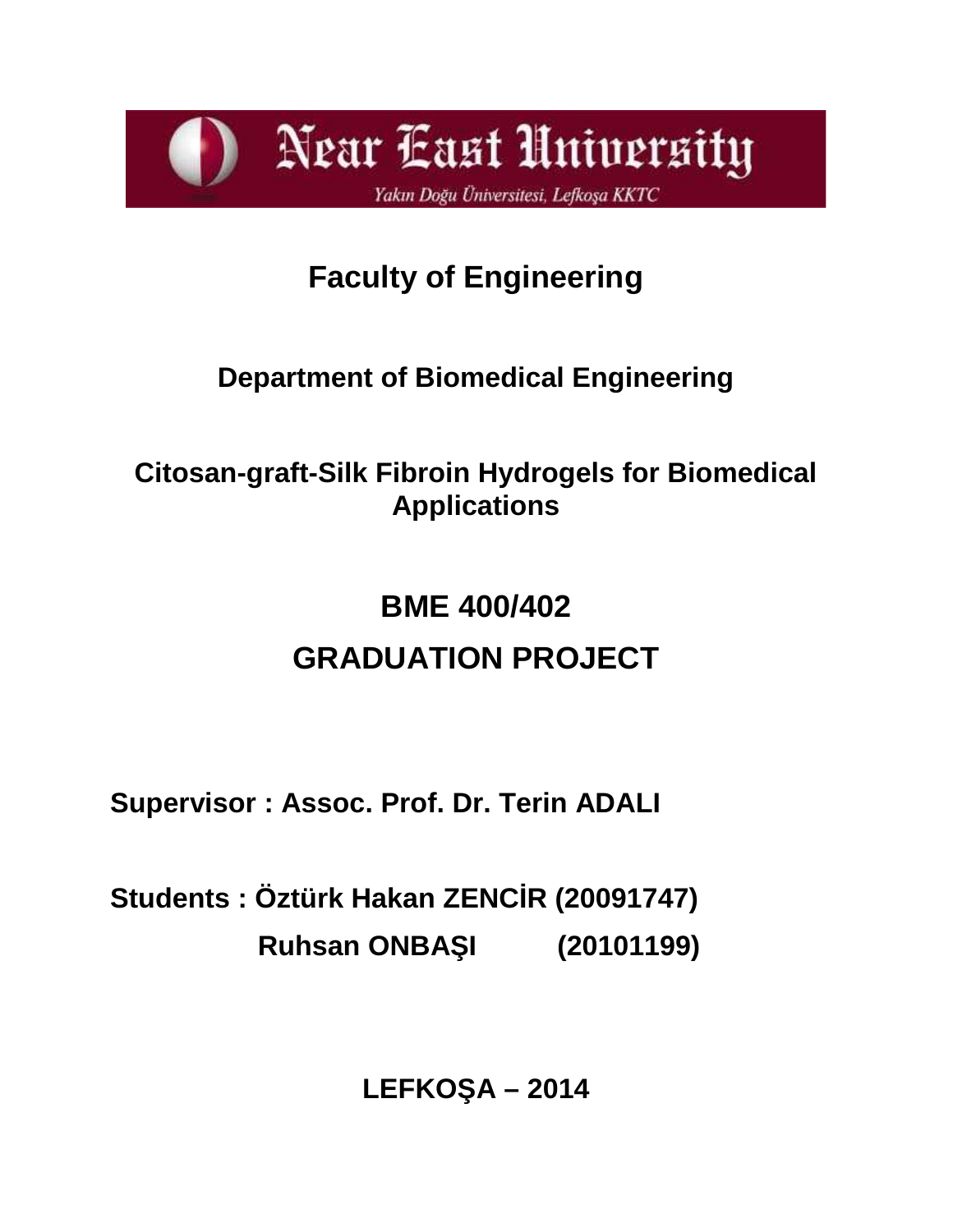# ACKNOWLEDGEMENT

This study of carried out at the Department of Biomedical Engineering,Near East University during the 2013-2014 academic year.

We express our warmest gratitude to our supervisor Assoc.Prof.Dr. Terin ADALI for introducing us to the interesting world of Silk Fibroin, Chitosan and their thrombogenic surface interaction, antimicrobial property and their behaviour in the acidic and basic environment, for guidance and endless optimism during the years.

Our special thanks go to Dr.Kaya SÜER and Meryem GÜVEN R for their valuable comments.

Many thanks to my parents, Menderes and Emine ZENC R,and my brother Onur, for their unfailing encouragament and loving support during my whole life.  $(Öztürk Hakan ZENC\ R)$ 

Many thanks to my parents, Ahmet ONBA I and Kezban ONBA I and my brother Ali ,for their unfailing encouragament and loving support during my whole life.(Ruhsan ONBA I)

Finally, thanks to all our friends and colleagues (Ike KURT, Fatih Veysel NURC N, Ahmetcan YALÇIN, Hasan KUTAY, Harun ÖZTÜRK and Ça atay URFALI)for their friendship, support and for taking our mind out of the work from time to time.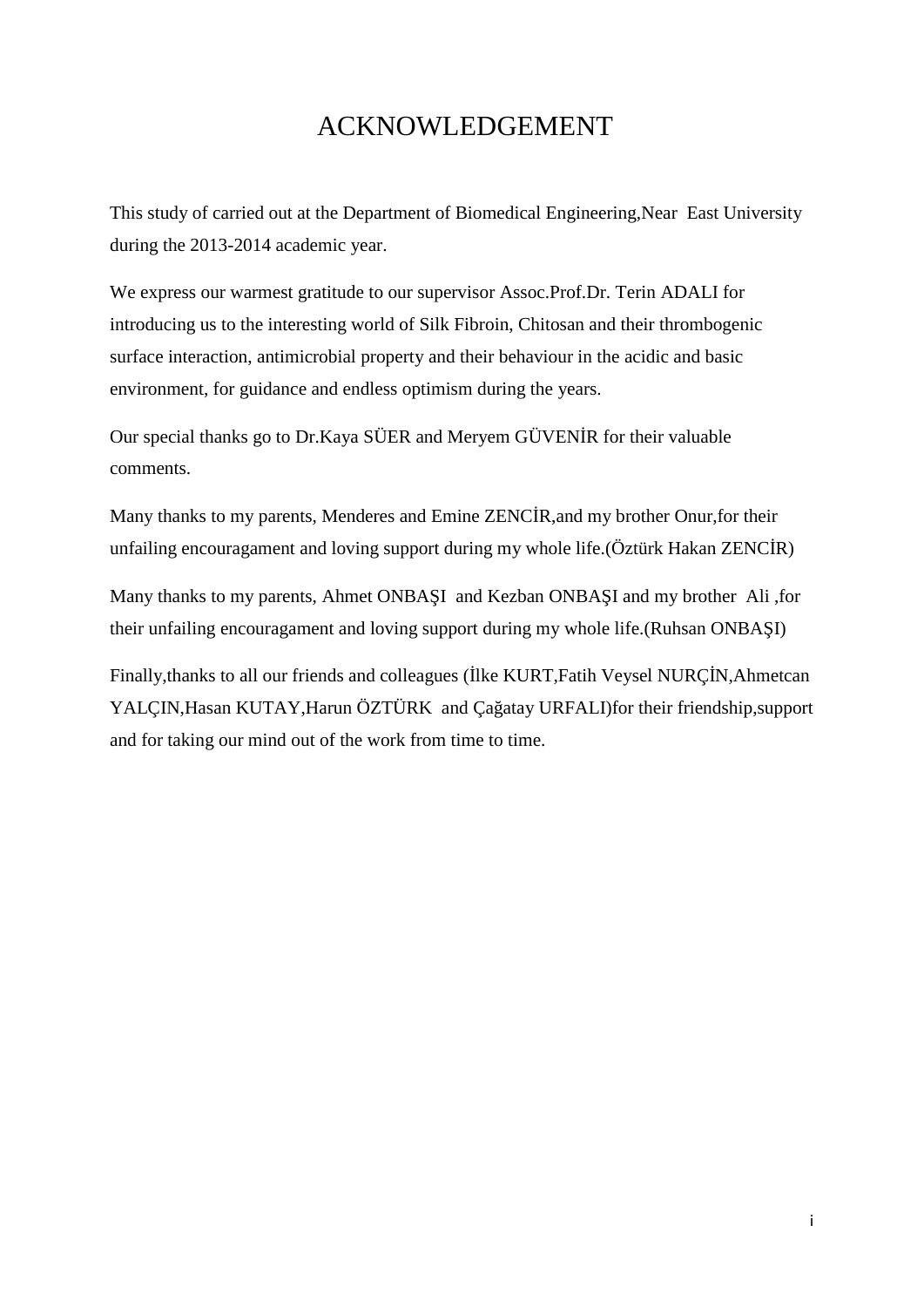| <b>TABLE OF CONTENT</b> |  |
|-------------------------|--|
|-------------------------|--|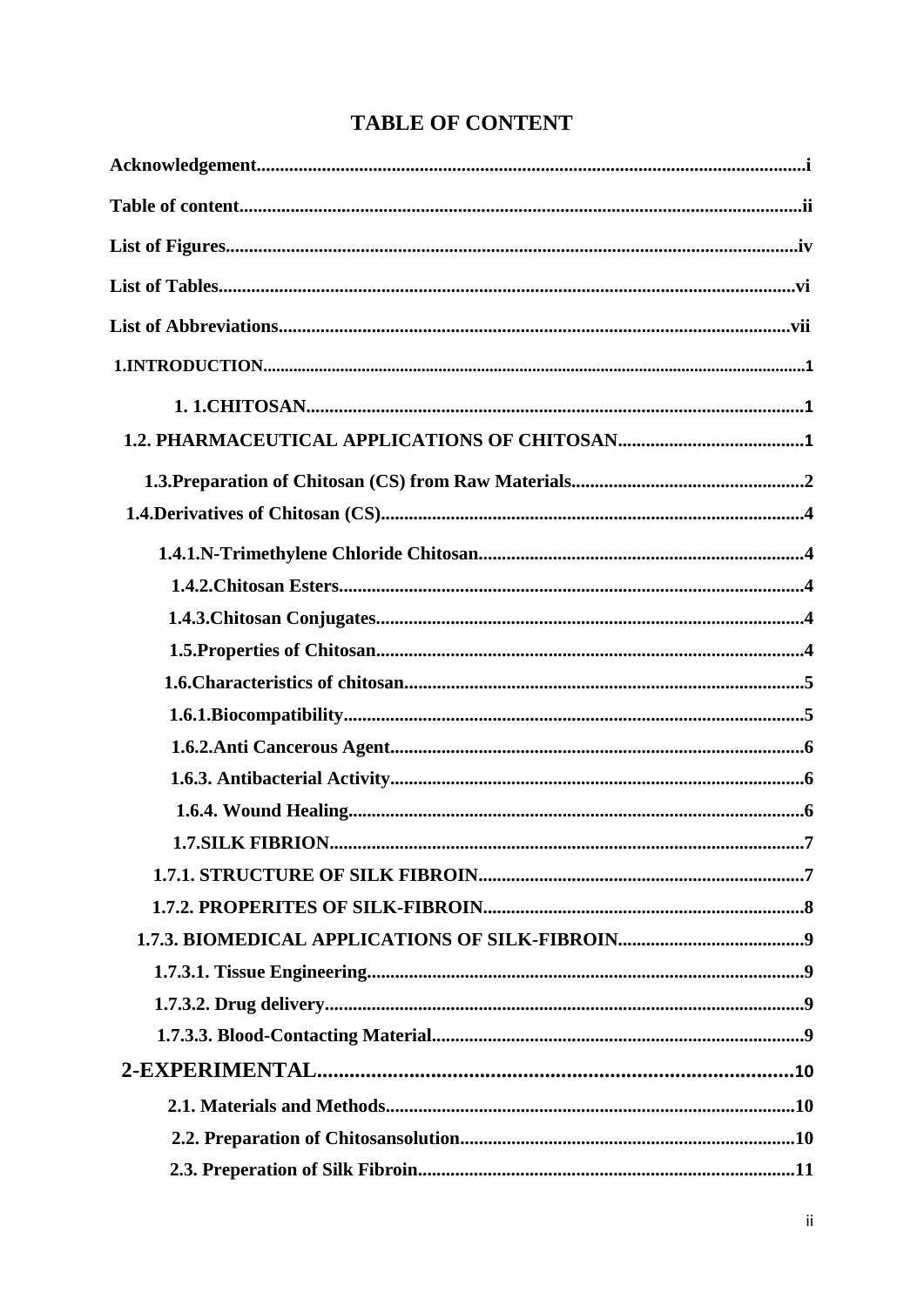| 2.6. Preparation of Chitosan Graft and Silk Fibroin Hydrogels13 |  |
|-----------------------------------------------------------------|--|
|                                                                 |  |
|                                                                 |  |
|                                                                 |  |
|                                                                 |  |
|                                                                 |  |
|                                                                 |  |
|                                                                 |  |
|                                                                 |  |
|                                                                 |  |
|                                                                 |  |
|                                                                 |  |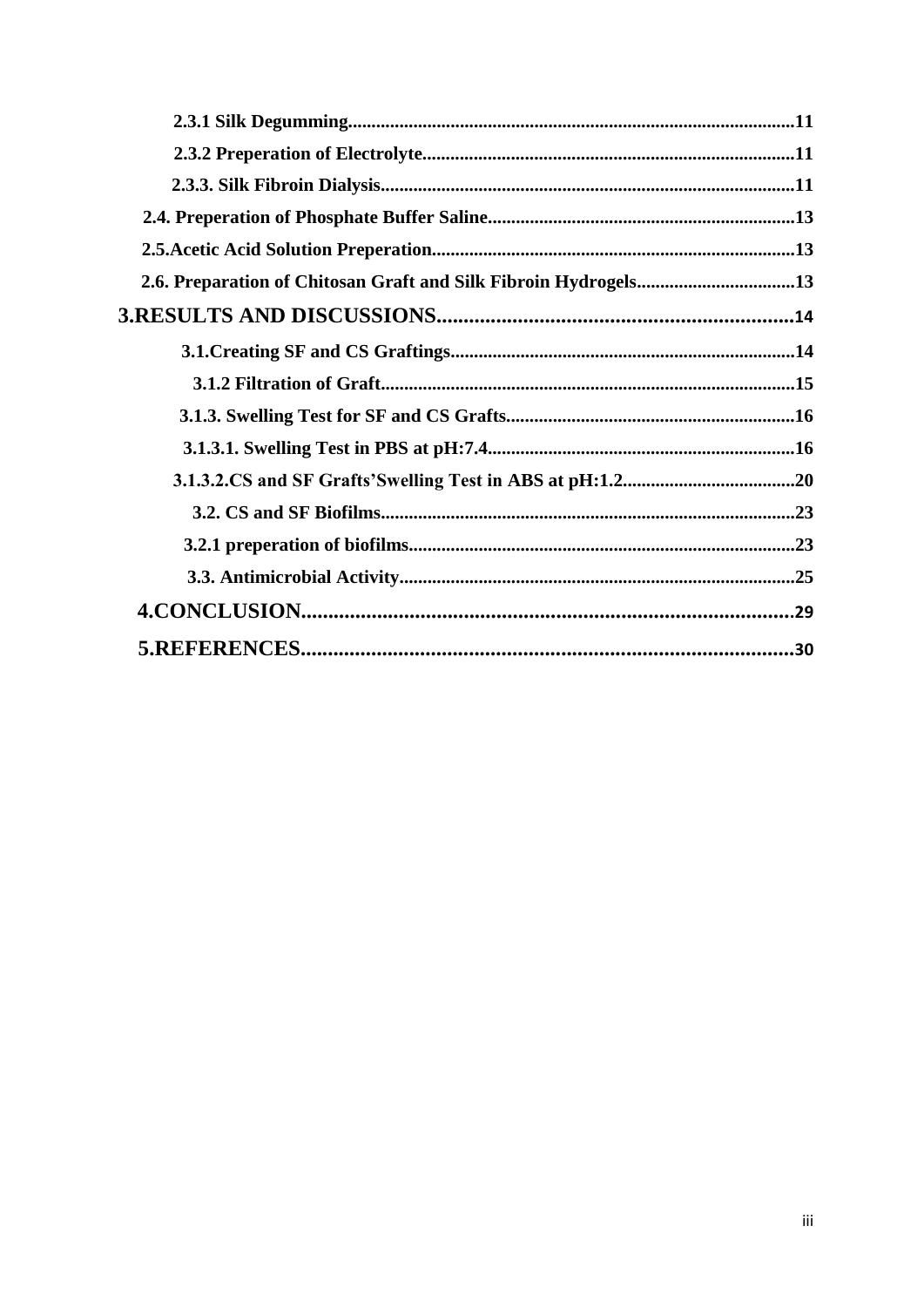# **LIST OF FIGURES**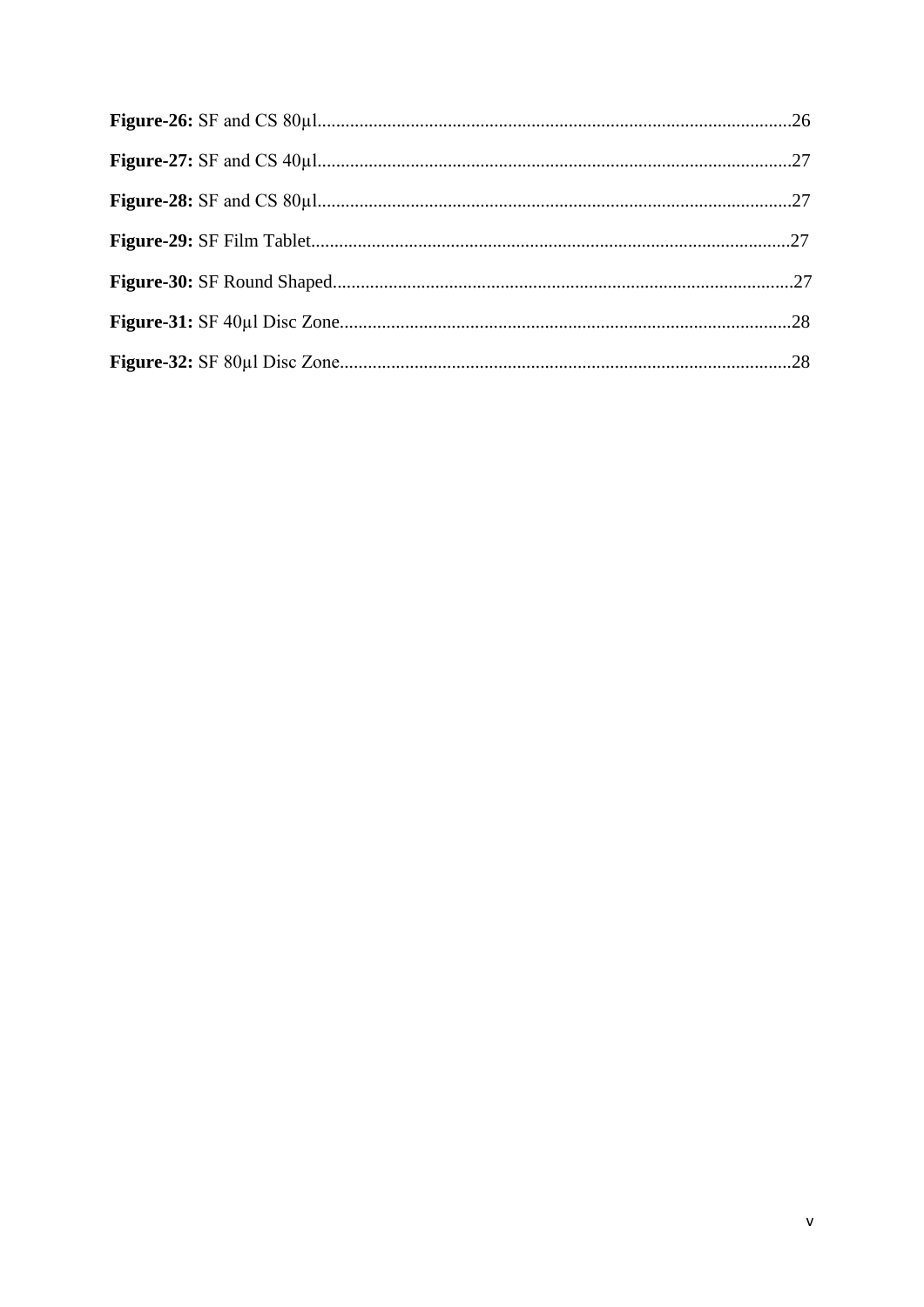# **LIST OF TABLES**

| Table-3: Propeties of SF+CS Grafts which were used in PBS swelling test16 |  |
|---------------------------------------------------------------------------|--|
|                                                                           |  |
|                                                                           |  |
|                                                                           |  |
|                                                                           |  |
|                                                                           |  |
|                                                                           |  |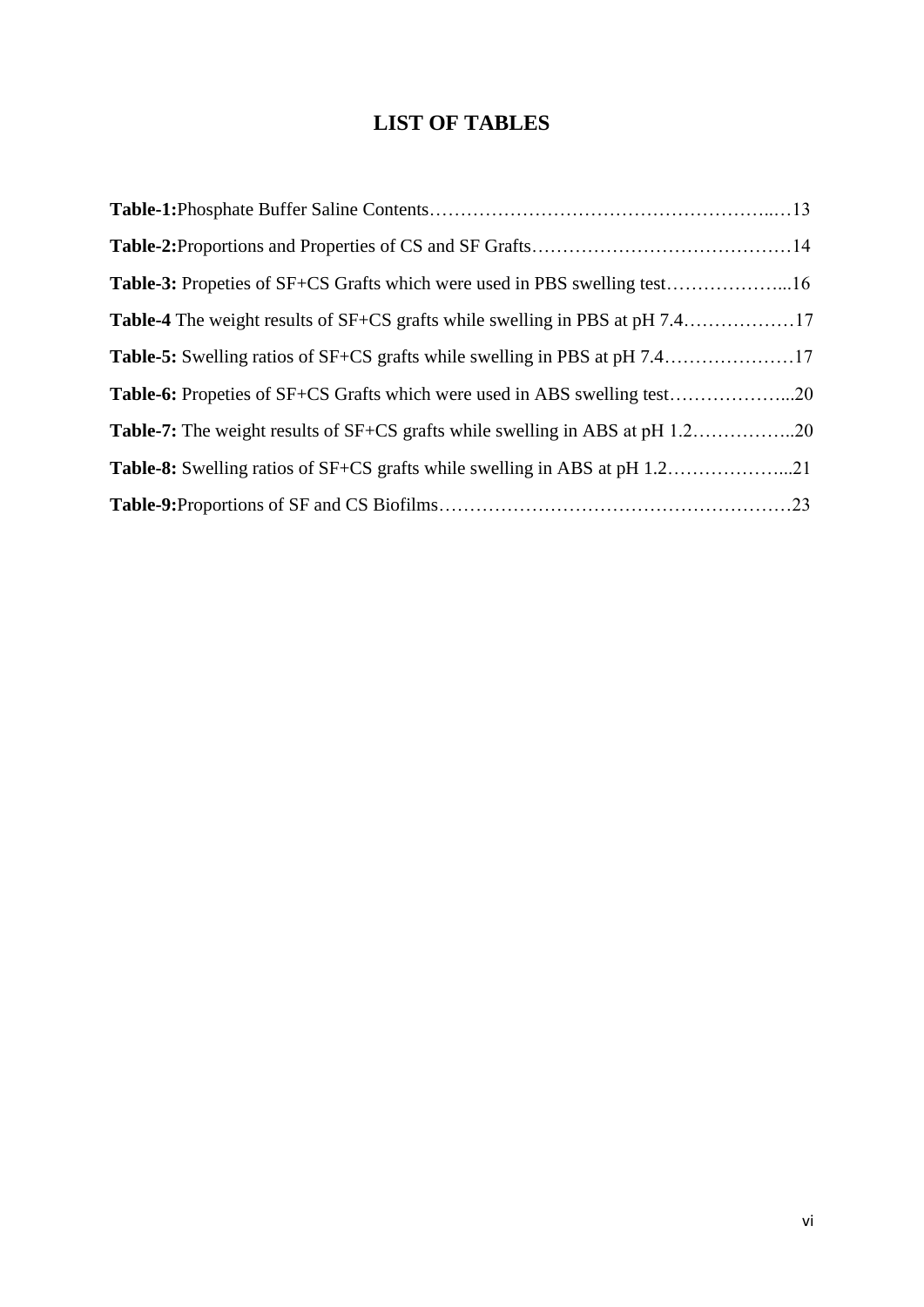# **LIST OF ABBREVIATIONS**

| CS                              | Chitosan                                                 |
|---------------------------------|----------------------------------------------------------|
| <b>SF</b>                       | Silk Fibroin                                             |
| Ser                             | Serine                                                   |
| Gly                             | Glycine                                                  |
| Ala                             | Alanine                                                  |
| Tyr                             | Tyrosine                                                 |
| <b>PBS</b>                      | Phospahate Buffer Saline                                 |
| <b>ABS</b>                      | Acetic acid Buffer Saline                                |
| KCl                             | Potassium Chloride                                       |
| HCl                             | Hydrochloric Acid                                        |
| <b>NaCl</b>                     | Sodium Chloride                                          |
| <b>NaOH</b>                     | Sodium Hydroxide                                         |
| Glys                            | Glyserine                                                |
| CaCl <sub>2</sub>               | Calcium Chloride                                         |
| Na <sub>2</sub> CO <sub>3</sub> | Sodium Carbonate                                         |
| CH <sub>3</sub> OH              | Methanol                                                 |
| $N_2HPO_4.2H_2O$                | di-Sodium hydrogen phosphate dehydrate                   |
| KH <sub>2</sub> PO              | Potassium dihydrogen phophate                            |
| CAN                             | Cerric Ammonium Nitrate                                  |
| $C_2H_5OH$                      | Ethanol                                                  |
| CH <sub>3</sub> COOH            | Acetic Acid                                              |
| H <sub>2</sub> O                | Pure water                                               |
| $C_6H_{11}O_4N$                 | 2-amino-2-deoxy-b-D-glucopyranose                        |
| HepG2                           | Hepatocellular carcinoma cells                           |
| <b>ACF-HS</b>                   | Alginate, chitin/chitosan and fucoidan<br>hydrogel sheet |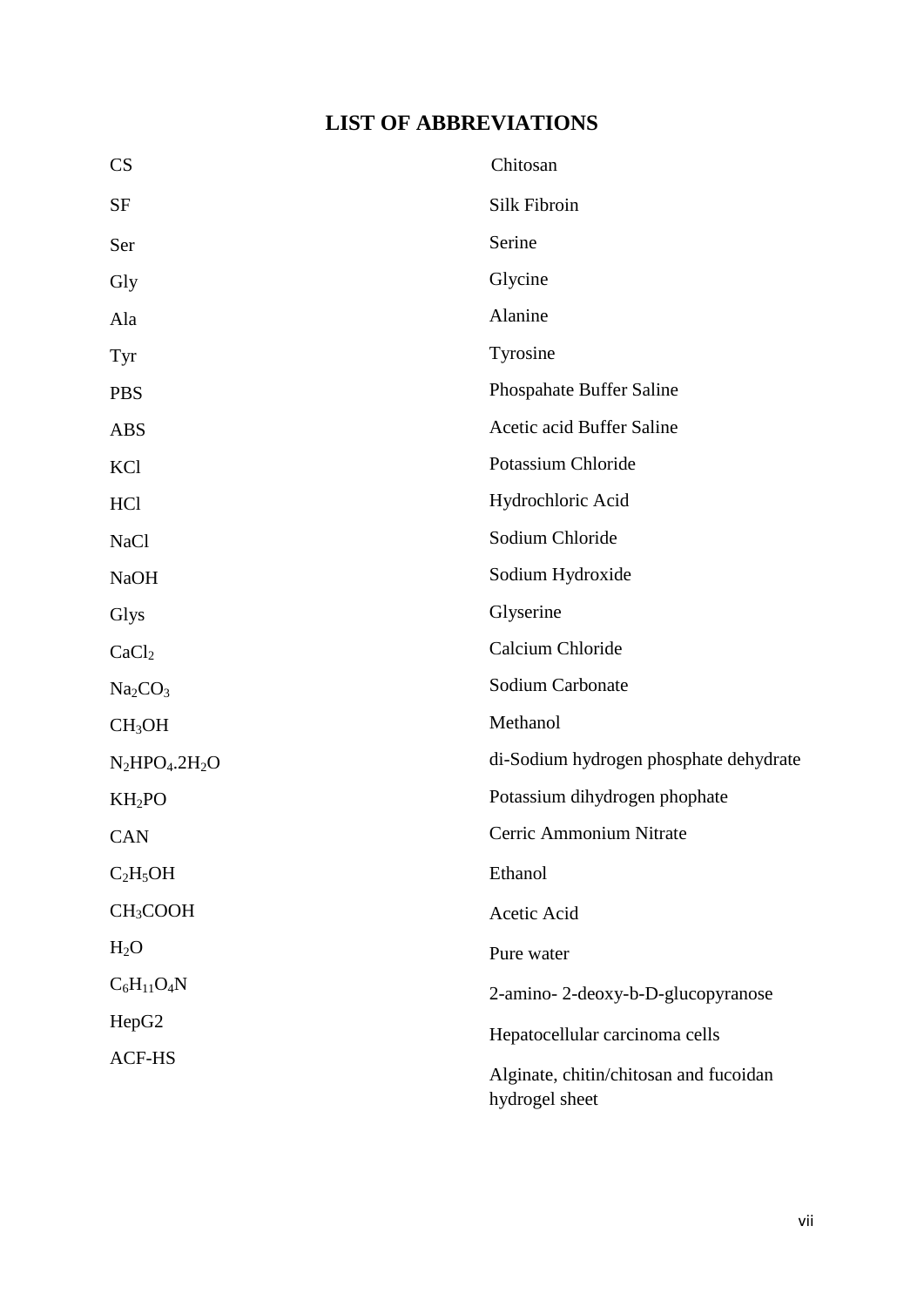#### **1-INTRODUCTION**

The aim of this project is to synthesize and characterize Silk-Fibroin(SF) grafted Chitosan(CS) hydrogels and scaffolds modified the thrombogenic properties by adding chlopidegral as a anticoagulation agent.

- Swelling (PH:1,2 PBS PH:7,4)
- Creating SF and CS Biofilms
- Antimicrobial Activity

#### **1. 1.CHITOSAN**

Chitosan is a polysaccharide extracted from the shells of crustaceans, such as shrimp, crab and other sea crustaceans, including Pandalus borealis and cell walls of fungi. Chemical name is 2-amino- 2-deoxy-b-D-glucopyranose.molecular formula is (C6H11O4N)n. Chitosan is also known as soluble chitin. Chitin consists mainly of unbranched chains of beta-(1 → 4)-2 acetamido-2-deoxy-D-glucose (=N-acetyl-d- glucosamine). It is similar to cellulose, in which the C-2 hydroxyl groups are replaced by acetamido residue. Chitin is practically insoluble in water, dilute acids, and alcohol, with variation depending on product origin. Chitosan, the partially deacetylated polymer of N- acetyl-D-glucosamine, is water-soluble [1].

#### **1.2.PHARMACEUTICAL APPLICATIONS OF CHITOSAN**

Chitoasn has received considerable attention as a possible pharmaceutical excipient in recent decades, due to its good biocompatibility and low toxicity properties in both conventional excipient applications as well as in novel application. Some of the general applications of Chitosan in pharmaceutical fields are: Diluents in direct compression of tablets. Binder in wet granulation,Slow-release of drugs from tablets and granules,Drug carrier in micro particle systems,Films controlling drug release,Preparation of hydrogels, agent for increasing viscosity in solutions. Wetting agent, and improvement of dissolution of poorly soluble drug substances,Disintegrant,Bioadhesive polymer,Site-specific drug delivery (e.g. to the stomach or colon)Absorption enhancer (e.g. for nasal or oral drug delivery).Biodegradable polymer (implants, microparticles), Carrier in relation to vaccine delivery or gene therapy [1].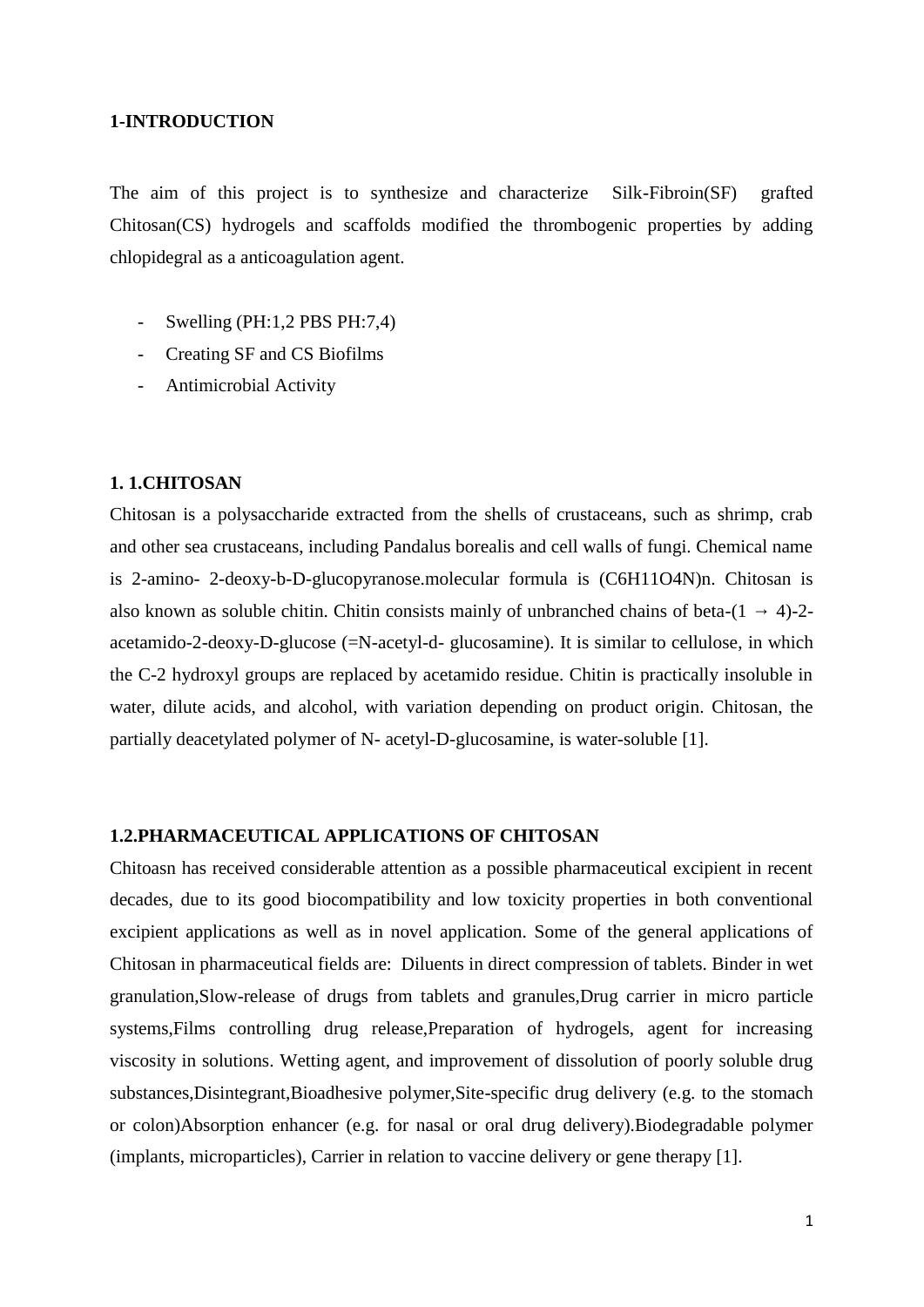#### **1.3.Preparation of Chitosan (CS) from Raw Materials:**

CS is not a single chemical entity, but varies in composition depending on the source and method of preparation and also on physiological conditions. CS could be defined as sufficiently deacetylation of chitin to form a soluble amine salts. The degree of deacetylation must be 80 to 85% or higher or the acetyl content must be less than 4- 4.5% to form the soluble product. CS is manufactured commercially by a chemical method. Firstly the sources such as crab or shrimp shells are washed and grinded in to powdered form and then it is deproteinized by treatment with an aqueous 3-5% solution of sodium hydroxide. After that it is neutralized and demineralized at a room temperature by treating it with aqueous 3-5% of hydrochloric solution to form a white or slightly pink precipitate of chitin. Then chitin is deacetylated by treatment with an aqueous 40-45% of sodium hydroxide solution and the precipitate is then washed with water. The insoluble part is removed by dissolving in an aqueous 2% acetic acids solution. The supernatant solution is then neutralized with an aqueous sodium hydroxide solution to obtain a purified CS [7].

In the solid state, chitosan is a semicrystallinepolymer. Its morphology has been investigated, and many polymorphs are mentioned in the literature. Single crystals of chitosan were obtained using fully deacetylated chitin of low molecular weight. The unit cell contains two antiparallel chitosan chains, but no water molecules [10].

It consists of two types of monomers; chitin-monomers and chitosan-monomers.Chitosan is also reported to accelerate wound healing and enhance bone formation [9].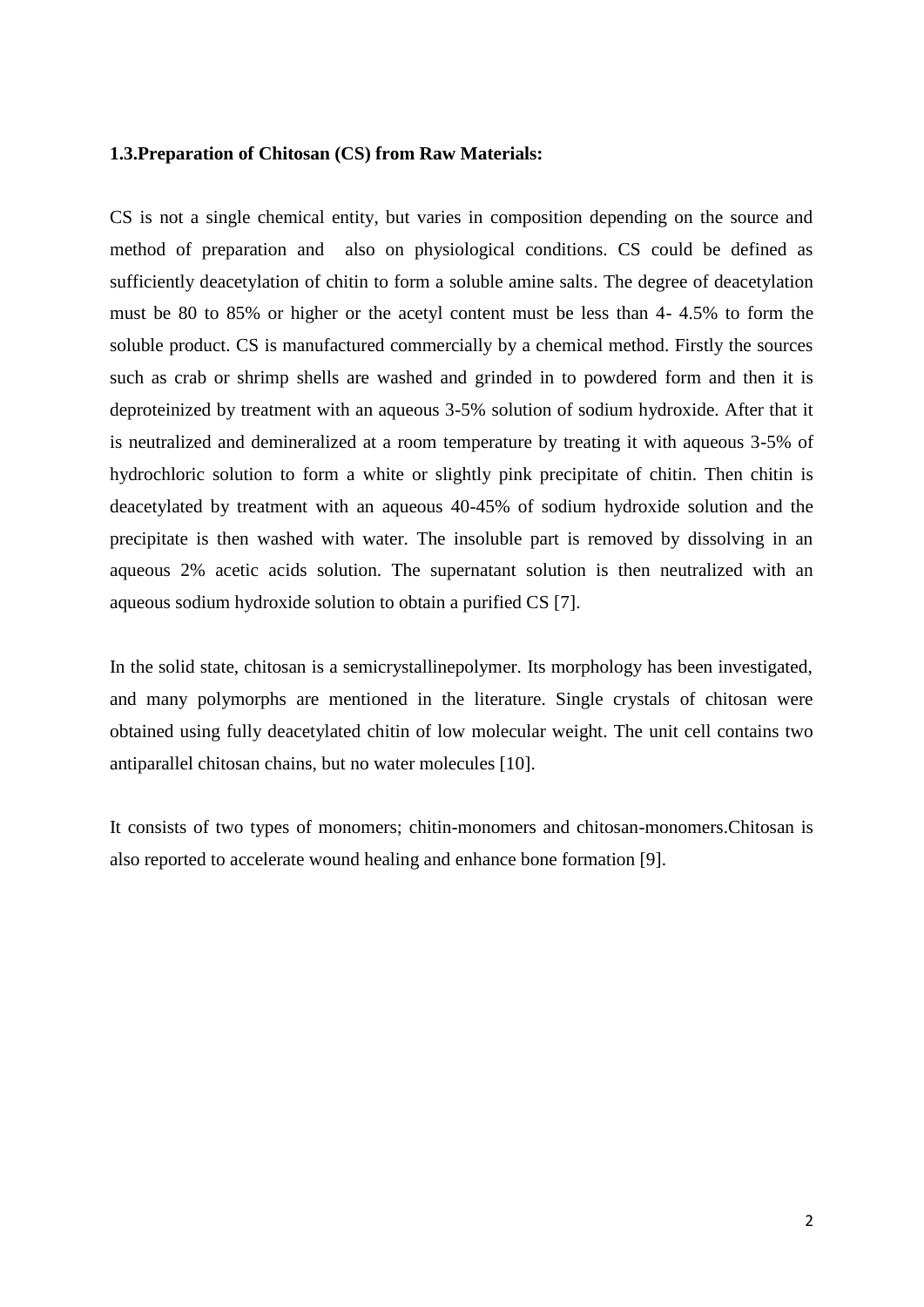

**Figure-1:Properties of Chitin and Chitosan**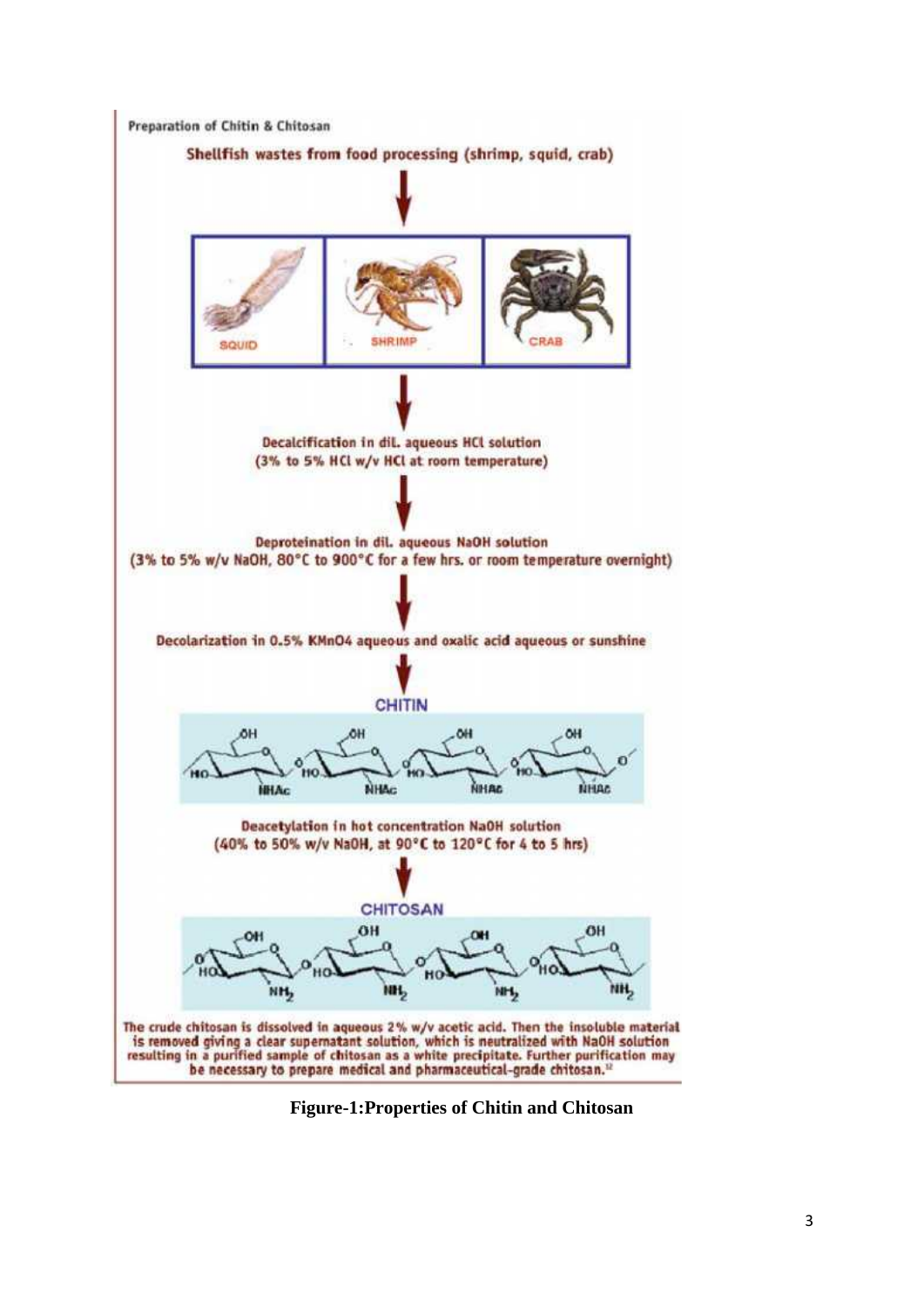**1.4.Derivatives of Chitosan (CS):** CS has a large no. Of application in pharmaceutal dosage form; its further application can be exploited by modification of basic structure to obtain polymers with a wide range of properties.

#### **1.4.1.N-Trimethylene Chloride Chitosan:**

Hamman and coworkers showed that the degree of quaternization of trimethylene chloride influences its drug absorption-enhancing properties . The charge on chitosan has a role in providing intestinal permeability. Hence, a quaternary derivatized chitosan (N-trimethylene chloride chitosan) is found to demonstrate higher intestinal permeability than chitosan alone. Polymers with higher degrees of quaternization  $(22\%)$  are able to reduce the trans-epithelial electrical resistance and thereby epithelial transport (in vitro) in a neutral environment (pH 7.4). The maximum reduction in trans-epithelial resistance is found to be reached with trimethylene chloride with a degree of quaternization of 48%. This degree of quaternization is optimum for in-vitro transport of model drugs across a Caco-2 monolayer.

**1.4.2.Chitosan Esters:** Chitosan esters, such as chitosan succinate and chitosan phthalate have been used successfully as potential matrices for the colon- By convertingpolymer from an amine to succinate form, the solubility profile is changed significantly . The modified polymers are insoluble under acidic conditions and act as sustained release for the encapsulated agent under basic conditions and also for colon-targeted system[1].

**1.4.3.Chitosan Conjugates:** Guggi and Bernkop attached an enzyme inhibitor to chitosan. The resulting polymer retained the mucoadhesivity of chitosan preventing drug degradation by inhibiting enzymes such as trypsin and chymotrypsin. This conjugated chitosan has promising role in delivery of sensitive peptide drugs such as calcitonin[1].

**1.5.Properties of Chitosan:**The amino group in Chitosan has a pKa value of ~6.5, which leads to a protonation in acidic to neutral solution with a charge density dependent on pH and the %DA-value. This makes Chitosan water soluble and a bioadhesive which readily binds to negatively charged surfaces such as mucosal membranes. Chitosan enhances the transport of polar drugs across epithelial surfaces, and is biocompatible and biodegradable. Purified quantities of Chitosans are available for biomedical applications. (Fig.1)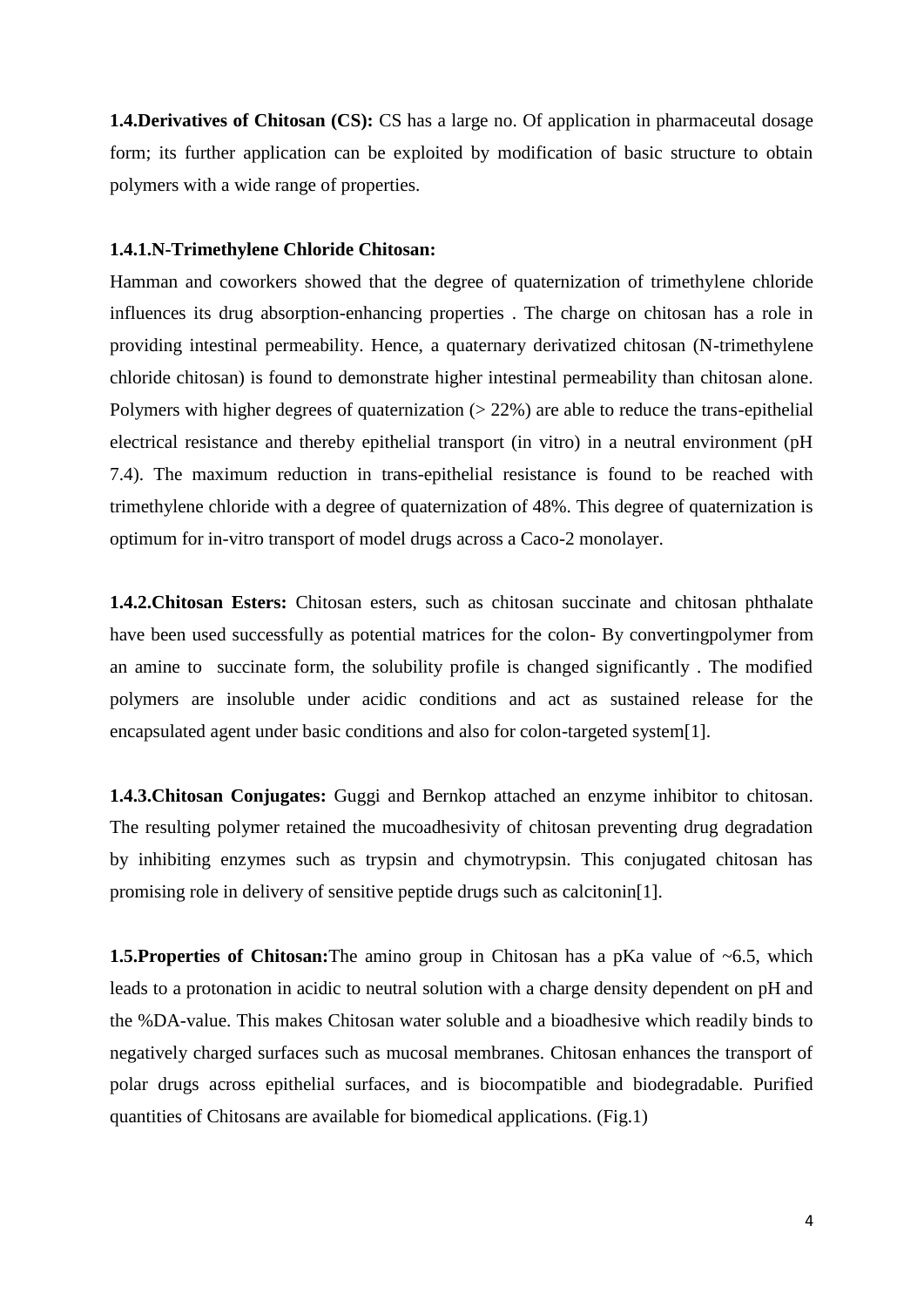

Figure. 2: Structural units of chitosan (right) and chitin (left)[5]<br>rristics of chitosan

#### **1.6.Characteristics of chitosan**

#### **1.6.1.Biocompatibility**

Both chitin and chitosan show very good compatibility but this property depends on the Both chitin and chitosan show very good compatibility but this property depends on the characteristics of the sample (natural source, method of preparation, Mw and DD). Due to its higher versatility and biological properties the majority of the assays have been carried out on chitosan samples.Although the gastrointestinal enzymes can partially degrade both chitin and chitosan, when both polymers are orally administered they are not absorbed. For this reason, they are considered as not bioavailable. Chitosan shows a LD50 of around 16g/kg, very similar to the salt and glucose values in assays carried out on mice . Toxicity of chitosan is reported to depend on DD. Schipper et al. Reported that chitosans with DD higher than 35% showed low toxicity, while a DD under 35% caused dose dependant toxicity. on chitosan samples. Although the gastrointestinal enzymes can partially degrade both chitin<br>and chitosan, when both polymers are orally administered they are not absorbed. For this<br>reason, they are considered as not bioav

On the other hand, Mw of chitosan did not influence toxicity.Chitosan presents higher cytocompatibility in vitro than chitin. The cytocompatibility of chitosan has been proved in

vitro with myocardial, endothelial and epithellial cells, fibroblast,hepatocytes, condrocytes and keratinocytes.This property seems to be related to the DD of the samples.When the positive charge of the polymer increases, the interactions between chitosan and the cells increase too, due to the presence of free amino groups. The adhesion and proliferationof keratinocytes and fibroblasts on several chitosan films with different DDs depend on both, DD and cell type. In both cells, the percentage of cell adhesion was strongly dependent of the DD, increasing with this parameter. The type of cell was a factor that also affected the adhesion, being more favourable for fibroblasts which exhibit a morenegative charge surface than for keratinocytes. On the other hand, the proliferation decreased considerably by increasingthe DD. keratinocytes. This property seems to be related to the DD of the samples. When the tive charge of the polymer increases, the interactions between chitosan and the cells ease too, due to the presence of free amino groups. its higher versatility and biological properties the majority of the assays have been carried<br>on chitosan samples. Although the gastrointestinal enzymes can partially degrade both ch<br>and chitosan, when both polymers are or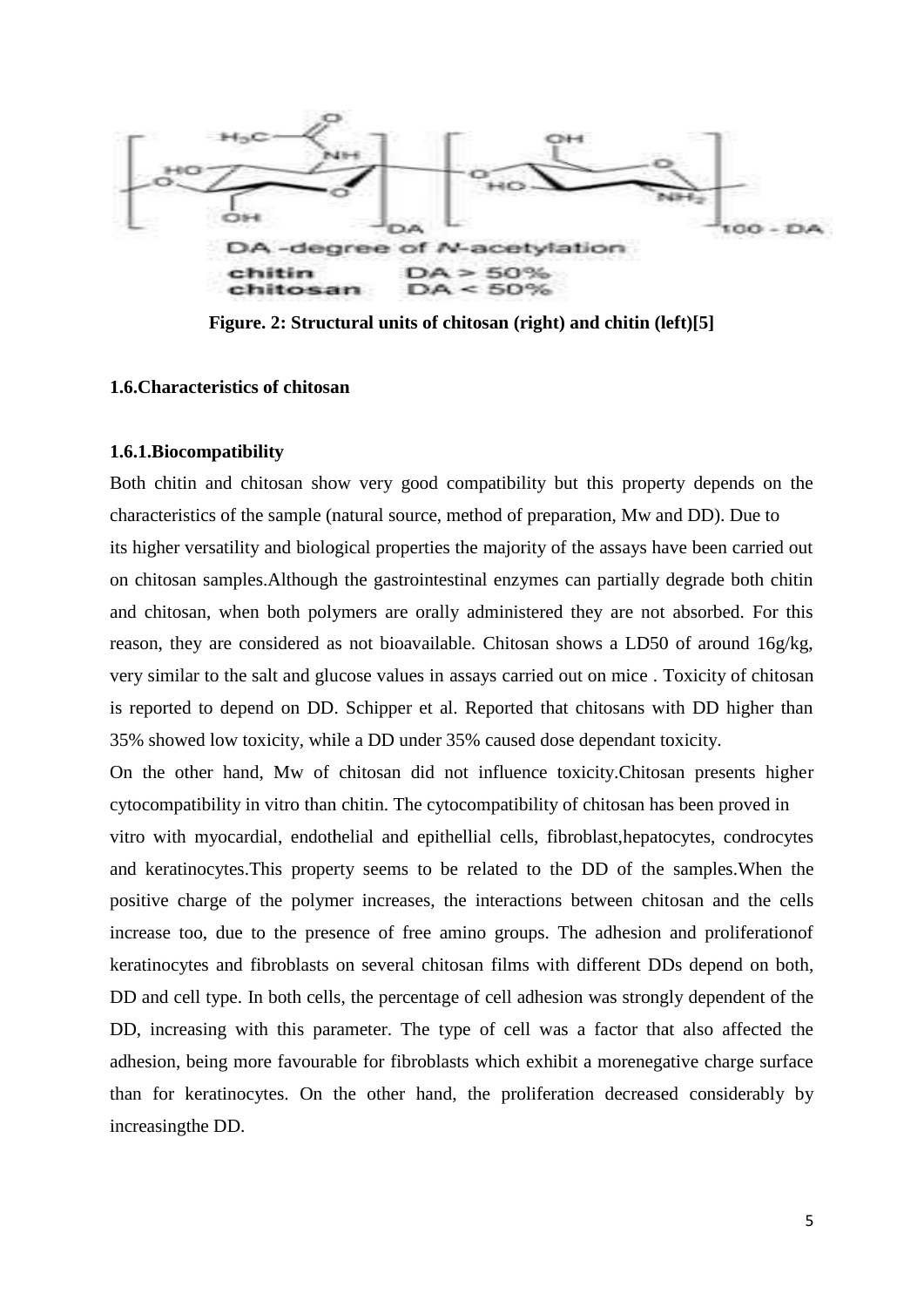Residual proteins in chitin and chitosan could cause allergic reactions such as hypersensitivity. The protein content in a sample depends on the source of the sample and, especially,on thet method of preparation[1].

#### **1.6.2.Anti Cancerous Agent**

Santosh Kumar and coworkers30 concluded that novel chitosan–thymine conjugate has been successfully synthesized by the acylation reaction between chitosan and thymine-1-yl-acetic acid and its dual antimicrobial and anticancer effect had been tested. The morphological study of the chitosan–thymine conjugate has shown macro porous structure for biomedical properties. The microbiological screening has demonstrated the positive antimicrobial activity against pathogenic bacteria and fungi. The assays for cell proliferation and viability showed that the chitosan–thymine conjugate was non-cytotoxic but significantly reduced the rate of proliferation in cancerous HepG2 cells. Thus, the chitosan–thymine conjugate might be a very promising candidate for practical applications in the field of biomedical and medicine vis-à vis genetic information (transfer and function)[1].

#### **1.6.3. Antibacterial Activity**

Chitosan may also have an effect on the type of bacteria living in the intestines or on the action of these bacteria. A small human study found that taking 3-6 grams per day of chitosan for two weeks reduced indicators of putrefaction in the intestines, change that might help prevent diseases such as colon cancer. Antibacterial activity of the water-soluble N- alkylated disaccharide chitosan derivatives against Escherichia coli and Staphylococcus.

#### **1.6.4. Wound Healing**

Kaoru Murakami and co workers prepared a composite hydrogel sheet produced from blended alginate, chitin/chitosan and fucoidan powders (ACF-HS). It possesses many advantages as a wound dressing for repair of healing-impaired wounds. The application of ACF-HS significantly stimulated repair of mitomycin C-treated healing- impaired wounds in rats. Thus, ACF-HS is a promising wound dressing for healing-impaired wound repair. R. Jayakumar,M. Prabaharan and coworkers reviewed the recent progress of chitin and chitosan- based fibrous materials, hydrogels, membranes, scaffolds and sponges in wound dressing. The fibrous materials based on chitin and its derivatives have the properties of high durability, good biocompatibility, low toxicity, liquid absorption, and antibacterial activity. These properties would lead to accelerate wound healing. Chitosan/collagen membrane could be used to hasten wound healing and induce cell migration and proliferation and antibacterial activity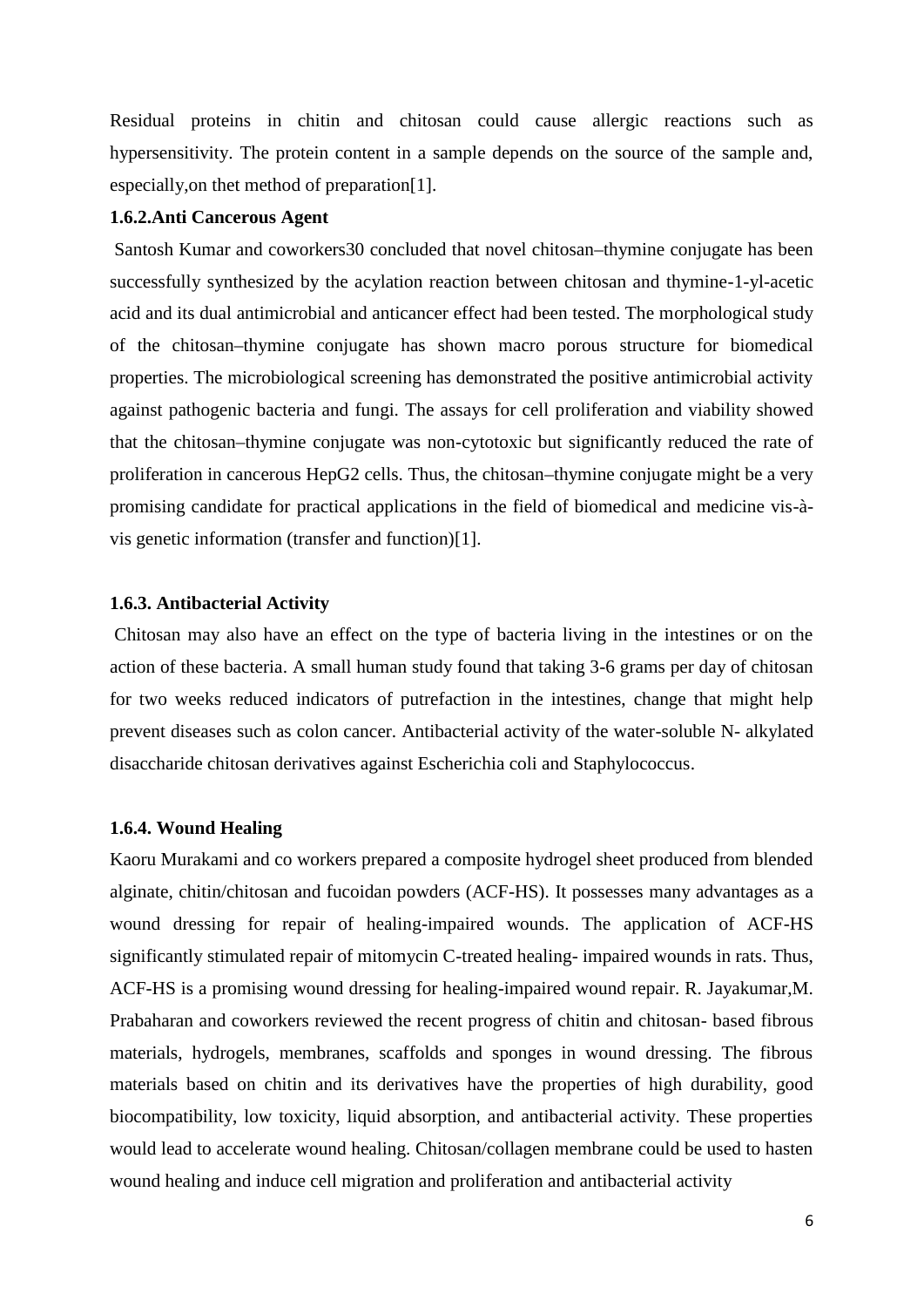#### **1.7.SILK FIBRION**

Silks are generally defined as protein polymers that are spun into fibers by some lepidoptera larvae such as silkworms, spiders, scorpions, mites and flies [1–3]. Silk proteins are usually produced within specialized glands after biosynthesis in epithelial cells, followed by secretion into the lumen of these glands where the proteins are stored prior to spinning into fibers. Silks differ widely in composition, structure and properties depend- ing on the specific source. The most extensively characterized silks are from the domesticated silkworm, Bombyx mori, and from spiders (Nephila clavipes and Araneus diadematus). Many of the more evolutionarily advanced spiders synthesize different types of silks. Each of these different silks has a different amino acid composition and exhibits mechanical properties tailored to their specific functions: reproduction as cocoon capsular structures, lines for prey capture, lifeline support (dragline), web construction and adhesion. Fibrous proteins, such as silks and collagens, are characterized by a highly repetitive primary sequence that leads to significant homogeneity in secondary structure, i.e., triple helices in the case of collagens and b-sheets in the case of many of the silks.

#### **1.7.1. STRUCTURE OF SILK FIBROIN**

Sılk fibroin,like creatine and collogen,belongs to fibrillar proteins.The elements of the supramolecular structure of silk fibers are macrofibrils with a width of up  $6.5x10^5$ nm,which,in turn,consist of helically packed nanofibers 90-170 nm in diameter.Nanpfibrils may play an important role in imparting enchanged strength to silks.The molecular weıght of natural silk fibroin reaches 370 000 Da;fibroin macrochain length,150 nm;and macrochain diameter, 0.45 nm.

Silk fibers produced by cultivated Bomby mori mulberry silkworm mainly consist of two proteins,sericin and fibroin ; they also contain minor amounts of residues of other amino acids and various impurities:falts,waxes dyes,and mineral salts.Depending on the cocoon strain,the fibroin content is 66.5-73.5,abd the sericin content ,26.5-33.5 wt%.

As for the chemical composition,Bombyx mori fibers consist of residues of no less than 16 amino acids whose ratio varies between different areas of the supramolecular structure of fibroin."Heavy" areas of the polymer,with a mean molecular weightt of up to 350 000-370 000,mainly consist of highly ordered hydrophobic macromolecules,and in loser "light"areas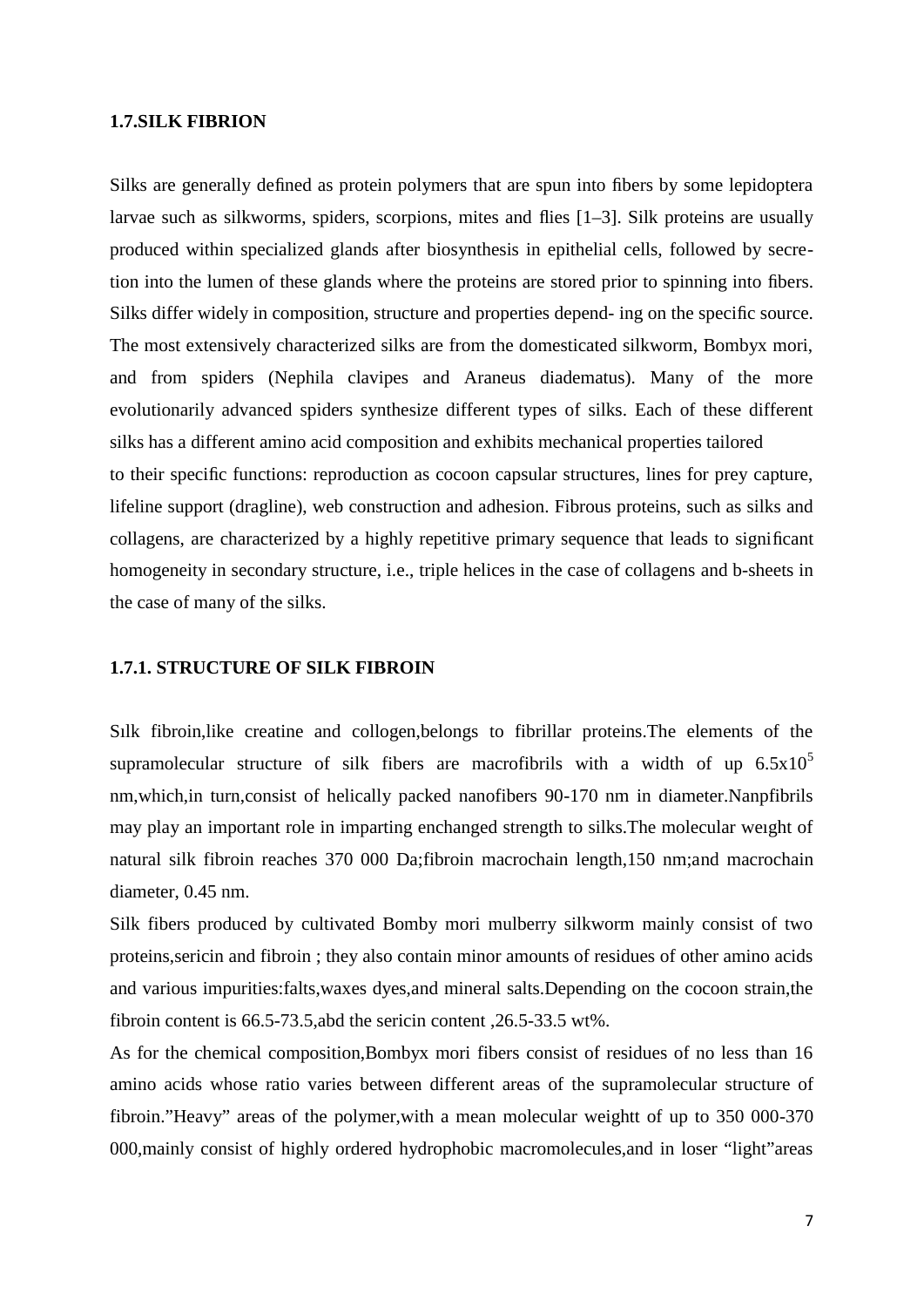with a mean molecular weight of about 25 000 the major components are polar amino acid residues.

The mole fraction of glycine,alanine,serine,and tyrosine residues combined is 90 %; their sequnce is represent by the general formula.

-Gly-Ala-Gly Ala-Gly-Ser-Gly-Ala-Ala-Gly-[-Ser-Gly-(Ala-Gly)<sub>n</sub>-]<sub>8</sub>.Tyr-

#### **1.7.2. PROPERITES OF SILK-FIBROIN**

The enhanced environmental stability of silk fibers in comparison to globular proteins is due to the extensive hydrogen bonding, the hydrophobic nature of much of the protein, and the significant crystallinity. Silks are insoluble in most solvents, including water, dilute acid and alkali. Detailed structural analysis of spider dragline silk proteins has yielded information on the organiza- tion and orientation of the numerous but very small b-sheet crystals in the fibers, and a high level of organization of the protein even in the less crystalline domains. Liquid crystalline phases and conforma- tional polymorphism have been implicated in the biological processing of these proteins to contribute to the architectural features within the fibers . These nanoscale features, factoring in the small, orientated and numerous b-sheet crystals, a fuzzy interphase between these crystals and the less crystalline domains, and the shear alignment of the chains, provides a basis for the origin of the novel mechanical properties exhibited by silk fibers. A comparison of mechanical properties suggests that they provide a remarkable combination of strength and toughness. The distinguish- ing features of the spider silks are the very high strength in combination with excellent elasticity in comparison with these other biomaterials. In addition, these fibers display resistance to failure in compression that distinguishes them from other high performance fibers, such as Kevlar.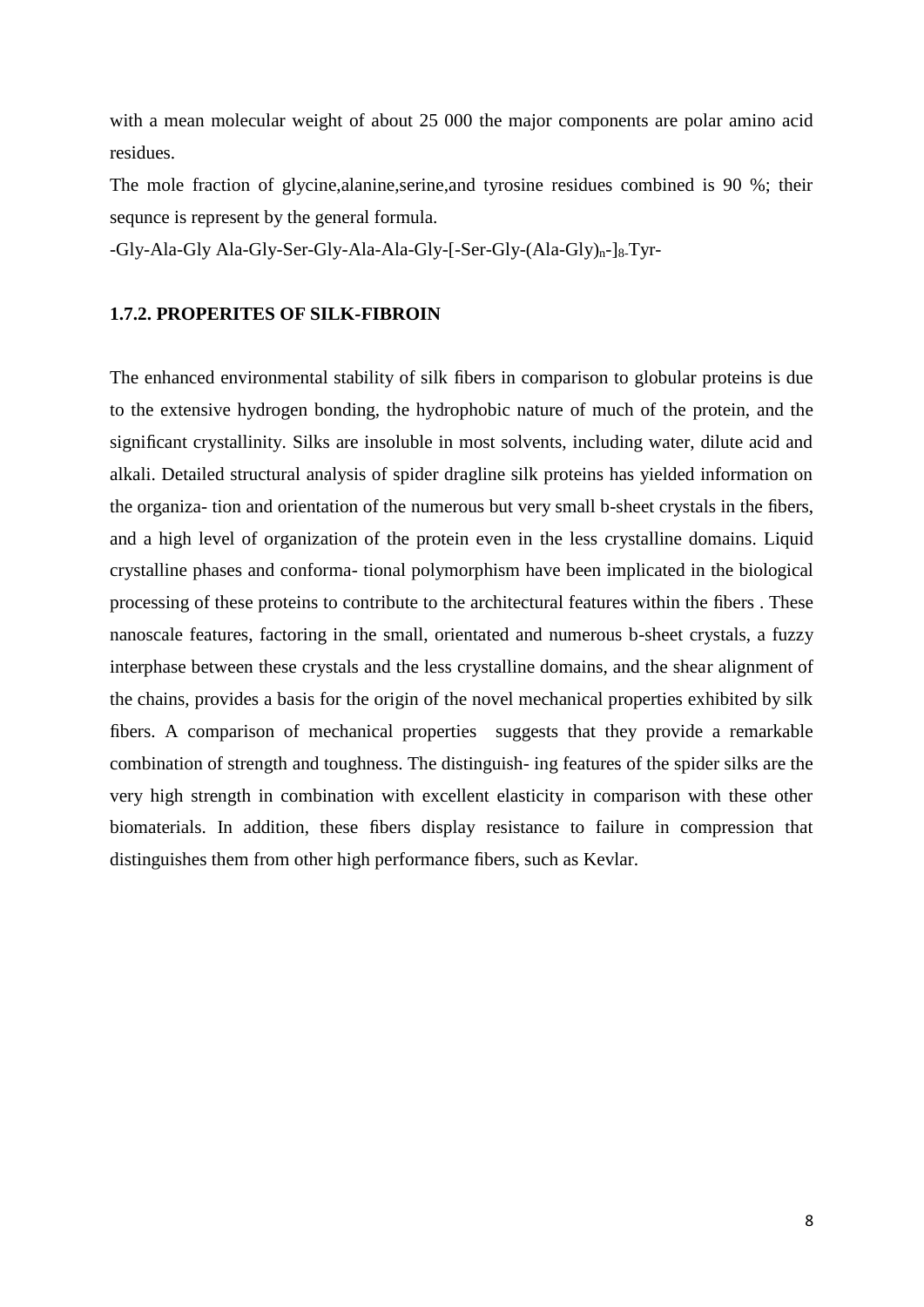#### **1.7.3. BIOMEDICAL APPLICATIONS OF SILK-FIBROIN**

#### **1.7.3.1. Tissue Engineering**

Silk based tissue engineering system which search new methods and materials to create synthetic tissue mimics that can be implanted in vivo to spur regeneration of diseased tissue or injured.

#### **1.7.3.2. Drug delivery**

Drug delivery is the method or process of administering a pharmeceutical compound to achieve a therapeutic effect im humans or animals. Drug delivery release profile,absorption,distribution and elimination for the benefit of improving product effiency and safety as well as patient convenience and compliance.

#### **1.7.3.3. Blood-Contacting Material**

Several approaches have been used to improve blood compatibility of SF. Silk fibroin have been modeled after the structure of the highly sulfated polysaccharide heparin, which is anticoagulation.

SF derivatives produced through the reaction with sulfuric acid, and sulfonated silk blends were shown to be effective anticoagulation, suggesting that type of chemical modification of SF would be useful for applications where these materials will be in contact with blood.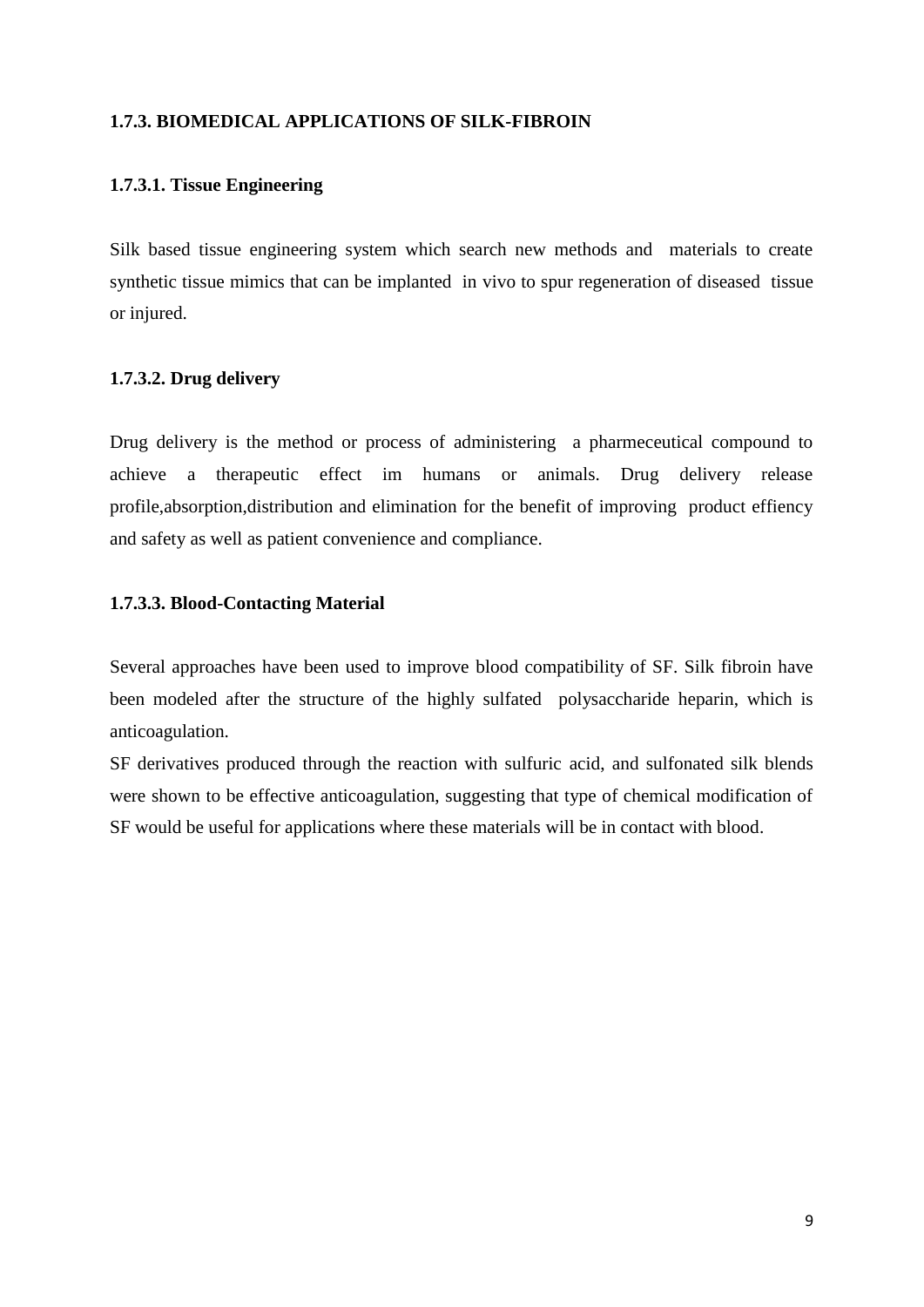#### **2-EXPERIMENTAL**

#### **2.1. Materials and Methods**

Ultrapure water were supplied by Near East University medicine faculty. CAN(ceric ammonium nitrate) was purchased from Sigma-Aldrich(St.Louis,MO,USA), CH3COOH (acetic acid)were purchase from E.Mecrk D-6100 Darmstadt. Ultrapure water was used to prepared silk fibroin. Acetic acid and ultrapure water were used to prepared Chitosan.

#### **2.2. Preparation of Chitosansolution**

Firstly measured 0,2g chitosan, 0,1M 100ml acetic acid. After we put the magnetic strirrer no temprature and spined at 1 rpm.



**Figure-3: Solution of CS**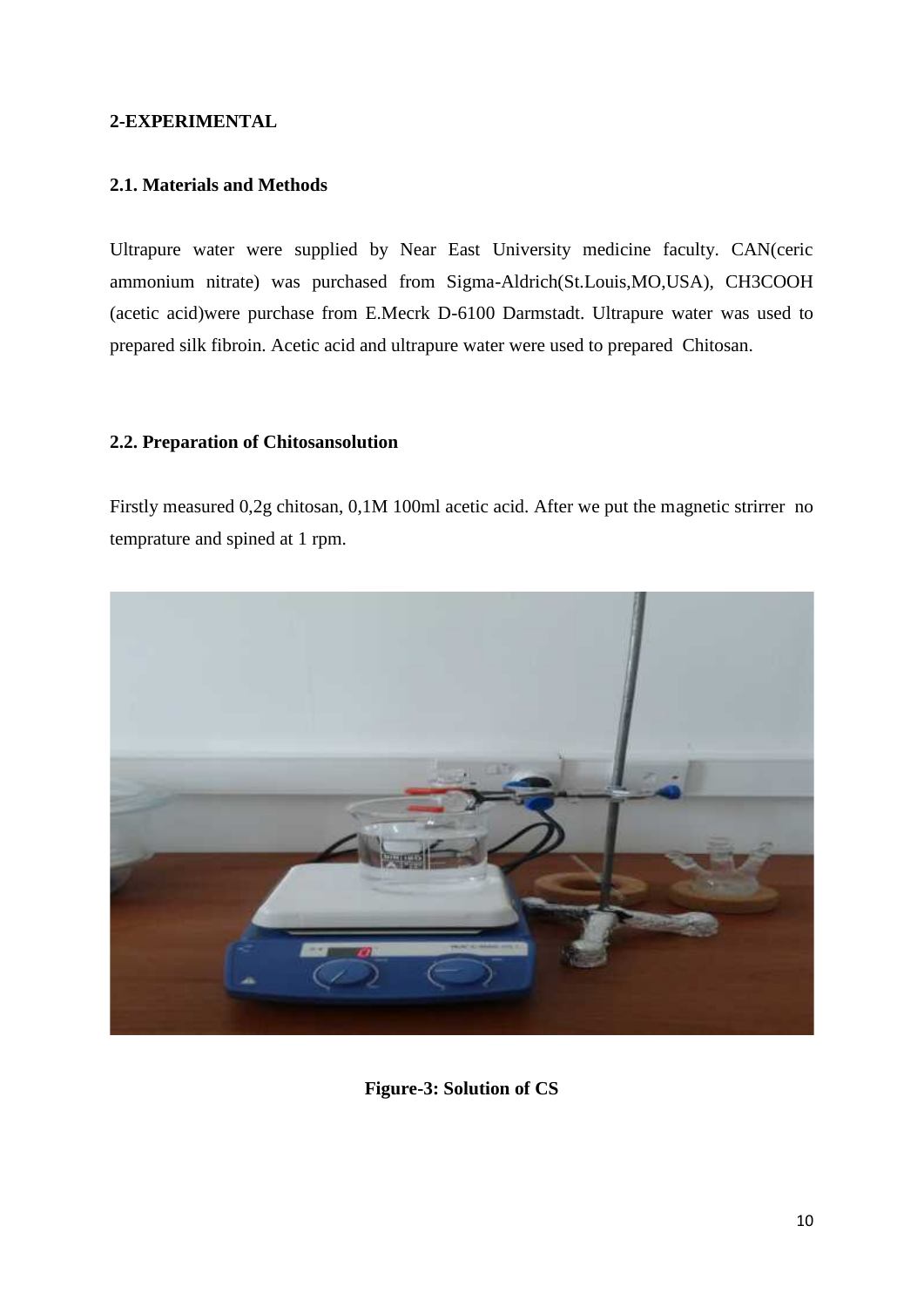#### **2.3. Preperation of Silk Fibroin**

#### **2.3.1 Silk Degumming;**

1 gram of Bombyx Bori was measured and boild for 3 hour in a 0.1 M Sodium carbonate solution at 70  $^{\circ}$ C on a magnetic strirrer with speed of 1 rpm. Then rinsed throughly with warm ultrapure water to extract the glue like sericin proteins.This procedure is repeated three times and then dried at room temperature.

#### **2.3.2 Preperation of Electrolyte**

Electrolyte formation is dissolving the silk fibres to have liquid form of silk fibroin by breaking down the H-bonding in -sheet to get aqeous solution.

In this step, $CaCl<sub>2</sub>, C<sub>2</sub>H<sub>5</sub>OH, H<sub>2</sub>O(1:2:8$  mole ratio)and degummed silk fibres were mixed at  $75^{\circ}$ C with stirring.

#### **2.3.3. Silk Fibroin Dialysis**

Dialysis is removal of the ions within the solution obtained from the dissolution step.Electrolyte solution was dialyzed continuously for 72 h against running ultrapure water to remove ions using a cellulse semi-permeable membrane ( made of Carboxymethyl, diameter: 2.7 cm).The liquid silk fibroin was stored to be used in nanoparticle preparation.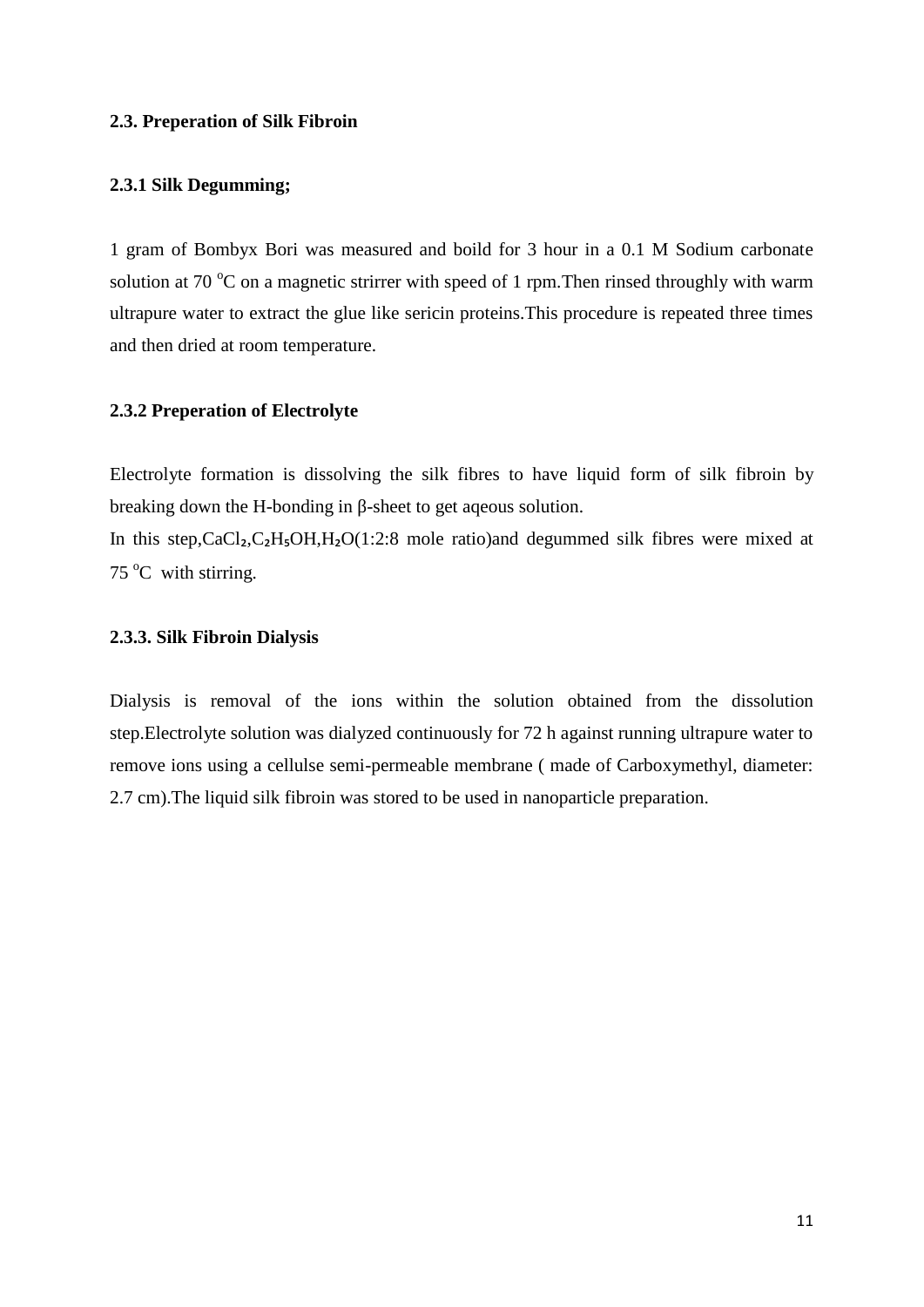



**Figure-4:Degumming process Figure-5:Electrolyte procedure processFigure-5:Electrolyte** 



**Figure-6: Dialysis system**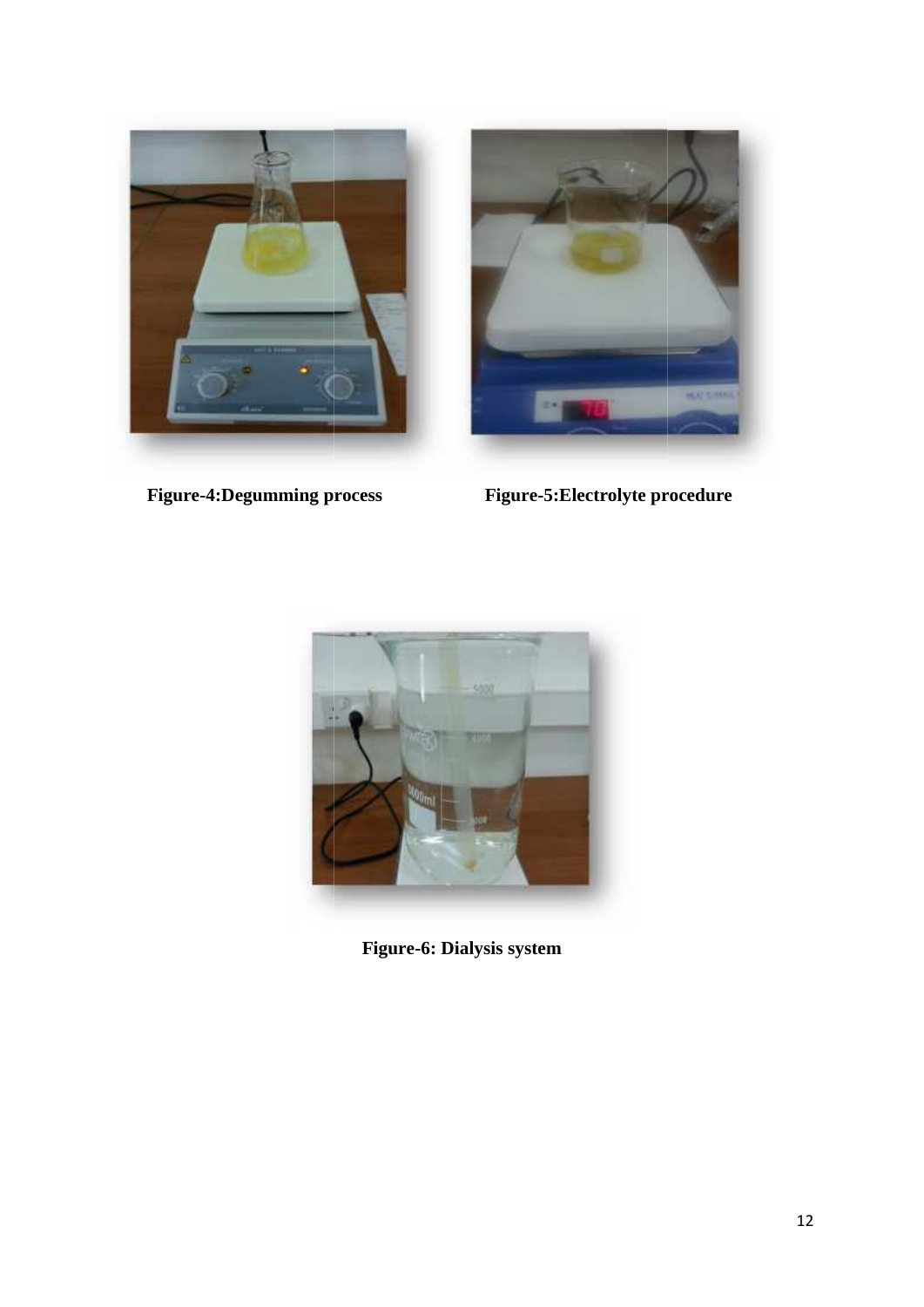#### **2.4. Preperation of Phosphate Buffer Saline**

There are many different ways to prepare Phosphate Buffer Saline.Some formulations do not contains potassium,while others contain calcium or magnesium.Generally,PBS contains the following constituents:

| <b>Salt</b>            | Concentration | Concentration |
|------------------------|---------------|---------------|
| $\left( \cdot \right)$ | (mmol/L)      | (g/L)         |
| <b>NaCl</b>            | 137           | 8.01          |
| <b>KCL</b>             | 2.7           | 0.20          |
| $Na2HPO4.H2O$          | 10            | 1.78          |
| $KH_2PO_4$             | 2.0           | 0.27          |
| Ph                     | 7.4           | 7.4           |

Table-1:Phosphate Buffer Saline Contents

After preparing the PBS solution the PH is adjusted to 7.4 by adding either Hydrochloric acid HCl or Sodium hydroxide NaOH depending on the PH value whether it is below or above 7.4

#### **2.5.Acetic Acid Solution Preperation**

Glacial acetic acid is diluted by water to get 0.5M acetic acid after that the ph is adjusted to 1.2 by HCl if the PH value goes beyond that point it can be reversed back by NaOH.

#### **2.6. Preparation of Chitosan Graft and Silk Fibroin Hydrogels**

First Graft used 18ml dissolved chitosan ,5ml of liquid silk fibroin and 100 ml 0,1M CH3COOH(acetic acid)and 0,05g CAN(ceric ammonium nitrate) were obtained solution. In the process used 5 bar nitrogen gas 2 hour at 60C to protected to crystalline structure. After form of grafting we are used pure Aseton to precipitated. We repeated four times grafting operations.We took best result at CAN 0.0756g.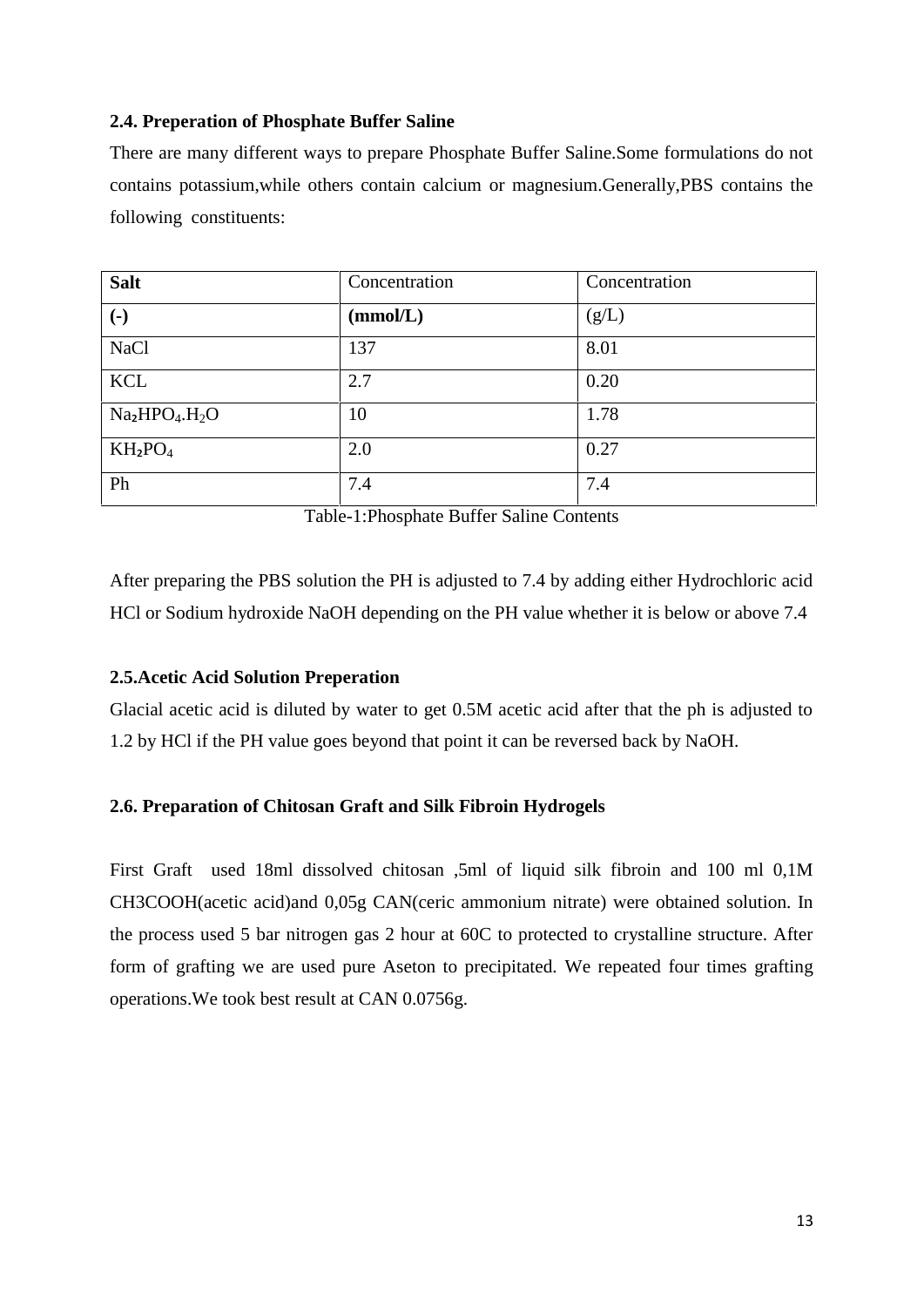## **3.RESULTS AND DISCUSSIONS**

## **3.1.Creating SF and CS Graftings**

| CS(Chitosan)    |                | $SFS$ ilk Fibroin) $  CAN(Ceric Ammonium) $ | Time | Temperature    | rpm   |
|-----------------|----------------|---------------------------------------------|------|----------------|-------|
|                 |                |                                             |      |                |       |
| $18 \text{ ml}$ | $5 \text{ ml}$ | $0.0527$ g                                  | 2h   | $60^{\circ}$ C | 1 rpm |
| $18 \text{ ml}$ | $5 \text{ ml}$ | $0.0756$ g                                  | 2h   | $60^{\circ}$ C | 1 rpm |
| $18 \text{ ml}$ | $5 \text{ ml}$ | $0.1$ g                                     | 2h   | $60^{\circ}$ C | 1 rpm |
| $18$ ml         | 6 ml           | $0.0756$ g                                  | 2h   | $60^{\circ}$ C | 1 rpm |

Table-2:Proportions and Properties of CS and SF Grafts



**and SF hydrogels**



**Figure-7: Preparation of CS graft Figure-8: Before filtration operation**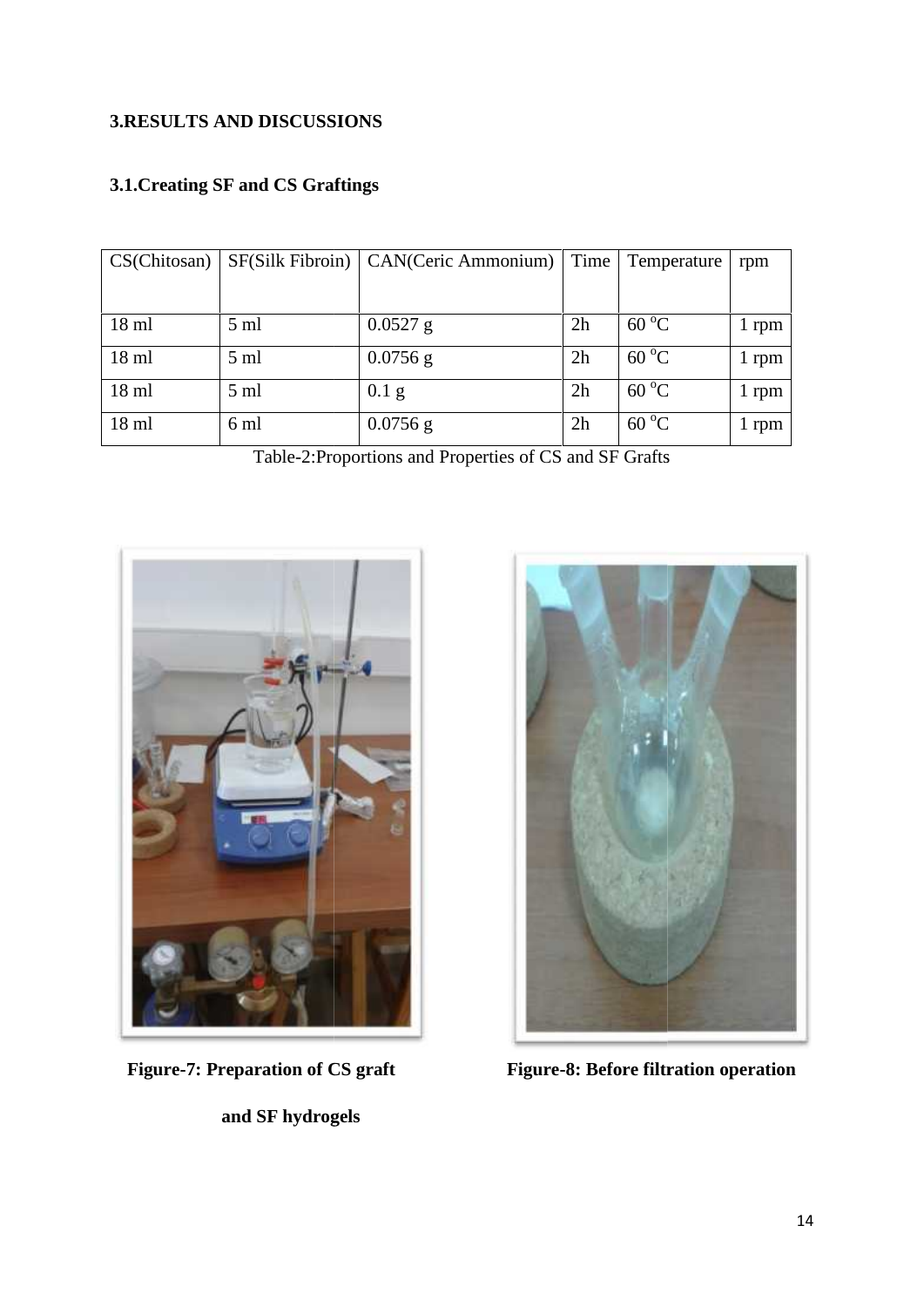#### **3.1.2 Filtration of Graft**

Consisted chitosan solution filtration with filter paper and we seperated particles. After chitosan filtration we obtained;



**Figure-9:Filtration of CS graft and SF hydrogels Figure-10:Waste products of CS graft andSF graft hydrogelsFigure-10:Waste** 



**Figure-11 : Result of CS graft and SF hydrogels**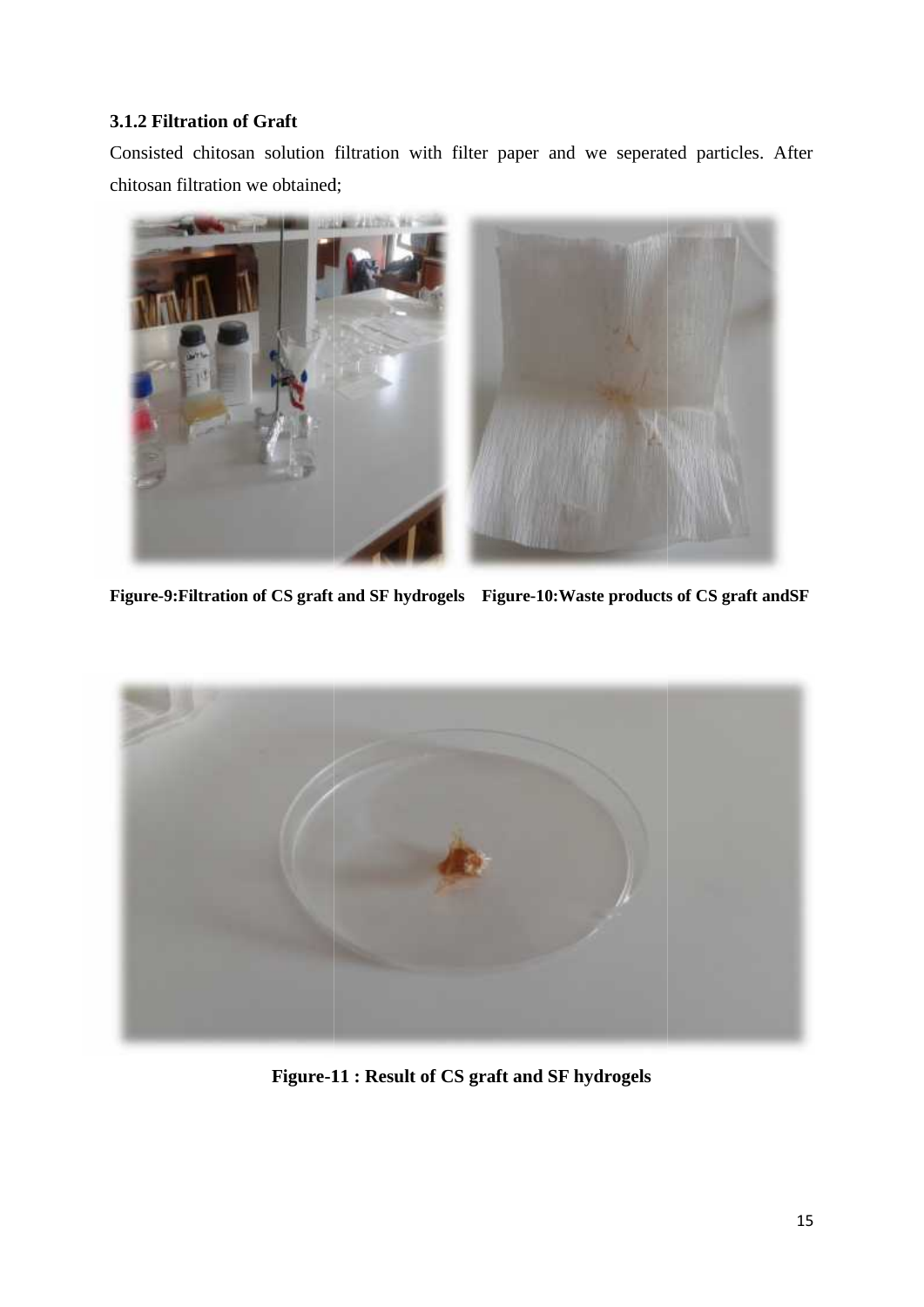#### **3.1.3. Swelling Test for SF and CS Grafts**

After the grafts were prepared,they were tested for their swelling properties in the PBS and ABS solutions.

The swelling ratios were calculated by using:

Swelling %= $\frac{\text{weight t - weight (dry)}}{\text{weight (dry)}} * 100\%$ 

Where weight $(t)$  is the graft's weight measured at any given time and the weight  $(dry)$  is the weight of the grafts in its dry state.

## **3.1.3.1. Swelling Test in PBS at pH:7.4**

| Grafts | Ingredients | Propotions              | Weight in dry state |
|--------|-------------|-------------------------|---------------------|
| G1     | CS+SF+CAN   | $18$ ml + 5 ml + 0.0527 | 0.0275g             |
|        |             |                         |                     |
| G2     | CS+SF+CAN   | $18$ ml + 5 ml + 0.0756 | $0.0141$ g          |
|        |             |                         |                     |
| G3     | CS+SF+CAN   | 18 ml + 5 ml + $0.1 g$  | $0.0353$ g          |

Table-3: Propeties of SF+CS Grafts which were used in PBS swelling test

| Time      | G <sub>1</sub> | G <sub>2</sub> | G <sub>3</sub> |
|-----------|----------------|----------------|----------------|
| (minutes) | Weight (g)     | Weight (g)     | Weight (g)     |
| 5         | 0.0312         | 0.0153         | 0.0424         |
| 10        | 0.0323         | 0.0173         | 0.0465         |
| 15        | 0.0335         | 0.0186         | 0.0487         |
| 20        | 0.0349         | 0.0192         | 0.0555         |
| 25        | 0.0363         | 0.0218         | 0.0592         |
| 30        | 0.0389         | 0.0238         | 0.0625         |
| 45        | 0.0402         | 0.0273         | 0.0703         |
| 60        | 0.0413         | 0.0272         | 0.0747         |
| 75        | 0.0438         | 0.0264         | 0.0773         |
| 90        | 0.0456         | 0.0286         | 0.0778         |
| 120       | 0.0465         | 0.0297         | 0.0790         |
| 150       | 0.0488         | 0.0281         | 0.0810         |
| 1391      | 0.0501         | 0.0294         | 0.0833         |
| 1421      | 0.0505         | 0.0292         | 0.0838         |
| 1451      | 0.0517         | 0.0303         | 0.0786         |
| 1511      | 0.0504         | 0.0292         | 0.0848         |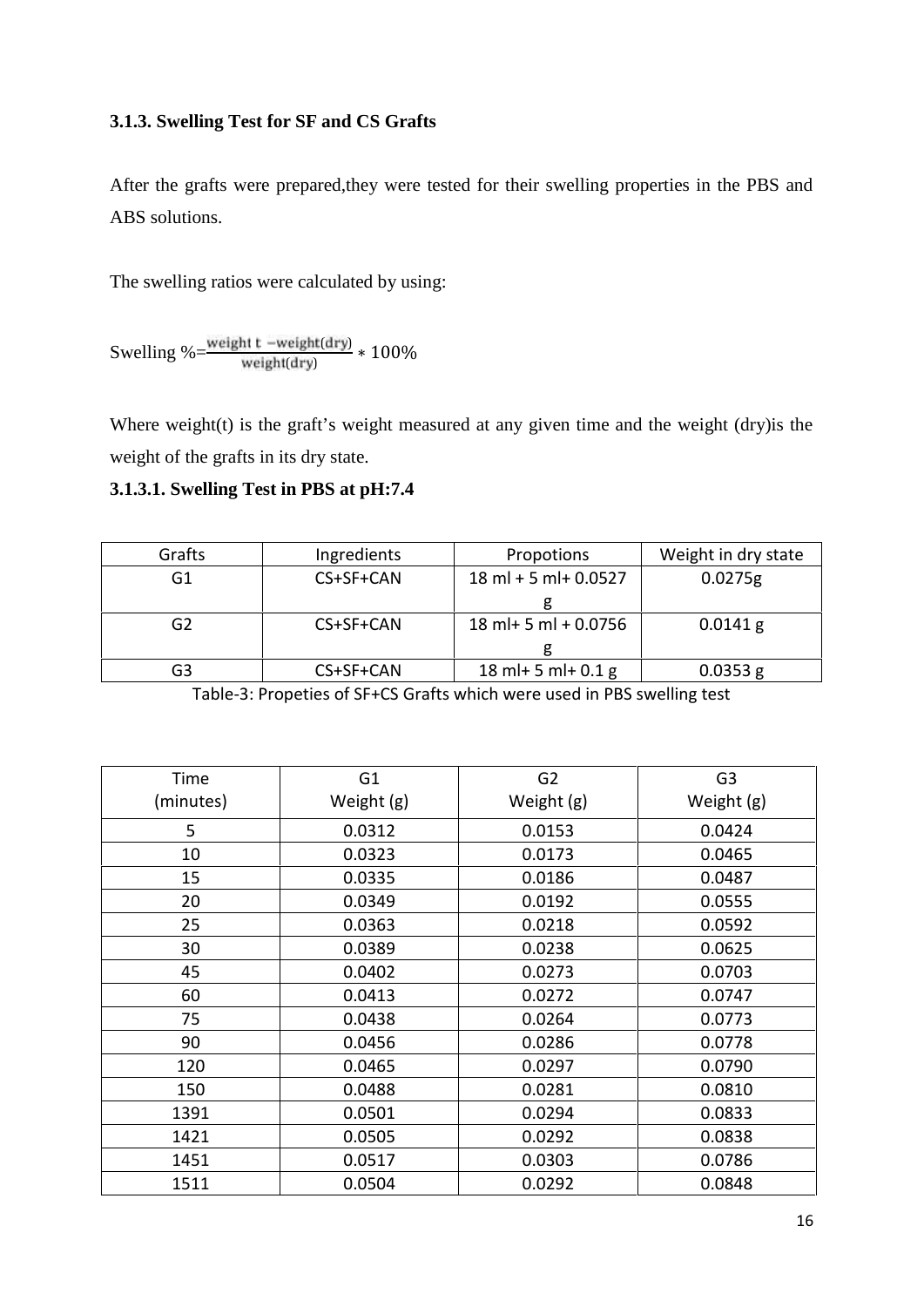| 1571  | 0.0510 | 0.0293 | 0.0808 |
|-------|--------|--------|--------|
| 2828  | 0.0532 | 0.0287 | 0.0812 |
| 2888  | 0.0542 | 0.0295 | 0.0844 |
| 4316  | 0.0563 | 0.0297 | 0.0802 |
| 4436  | 0.0536 | 0.0297 | 0.0787 |
| 9991  | 0.0539 | 0.0288 | 0.0937 |
| 10051 | 0.0551 | 0.0303 | 0.0944 |
| 10111 | 0.0563 | 0.0305 | 0.0927 |
| 11243 | 0.0575 |        | 0.0942 |
| 11423 | 0.0572 |        | 0.0938 |

Table-4: The weight results of SF+CS grafts while swelling in Phospate Buffer Solutin at pH

7.4

## Swelling Ratios (%)

| Time<br>(minutes) | G <sub>1</sub> | G <sub>2</sub> | G <sub>3</sub> |
|-------------------|----------------|----------------|----------------|
| 5                 | 13.45          | 8.51           | 20.11          |
| 10                | 17.45          | 22.69          | 31.72          |
| 15                | 21.18          | 31.91          | 37.96          |
| 20                | 26.9           | 36.17          | 57.22          |
| 25                | 32             | 54.60          | 67.70          |
| 30                | 41.5           | 68.79          | 77.05          |
| 45                | 46.18          | 93.61          | 99.15          |
| 60                | 50.18          | 92.90          | 111.61         |
| 75                | 59.3           | 87.23          | 118.98         |
| 90                | 65.81          | 102.83         | 120.39         |
| 120               | 69.1           | 110.63         | 123.79         |
| 150               | 77.5           | 99.29          | 129.46         |
| 1391              | 82.18          | 108.51         | 135.97         |
| 1421              | 83.63          | 107.09         | 137.39         |
| 1451              | 88             | 114.89         | 122.66         |
| 1511              | 83.3           | 107.09         | 140.22         |
| 1571              | 85.5           | 107.80         | 128.89         |
| 2828              | 93.5           | 103.54         | 130.02         |
| 2888              | 104.7          | 109.21         | 139.09         |
| 4316              | 94.9           | 110.63         | 127.19         |
| 4436              | 96             | 110.63         | 122.94         |
| 9991              | 100.3          | 104.25         | 165.43         |
| 10051             | 104.7          | 114.89         | 167.42         |
| 10111             | 109.1          | 116.31         | 162.60         |
| 11243             | 108            | 116.10         | 166.85         |
| 11423             | 107.6          | 115.86         | 165.72         |

Table-5: Swelling ratios of SF+CS grafts while swelling in Phosphate Buffer Solution at pH 7.4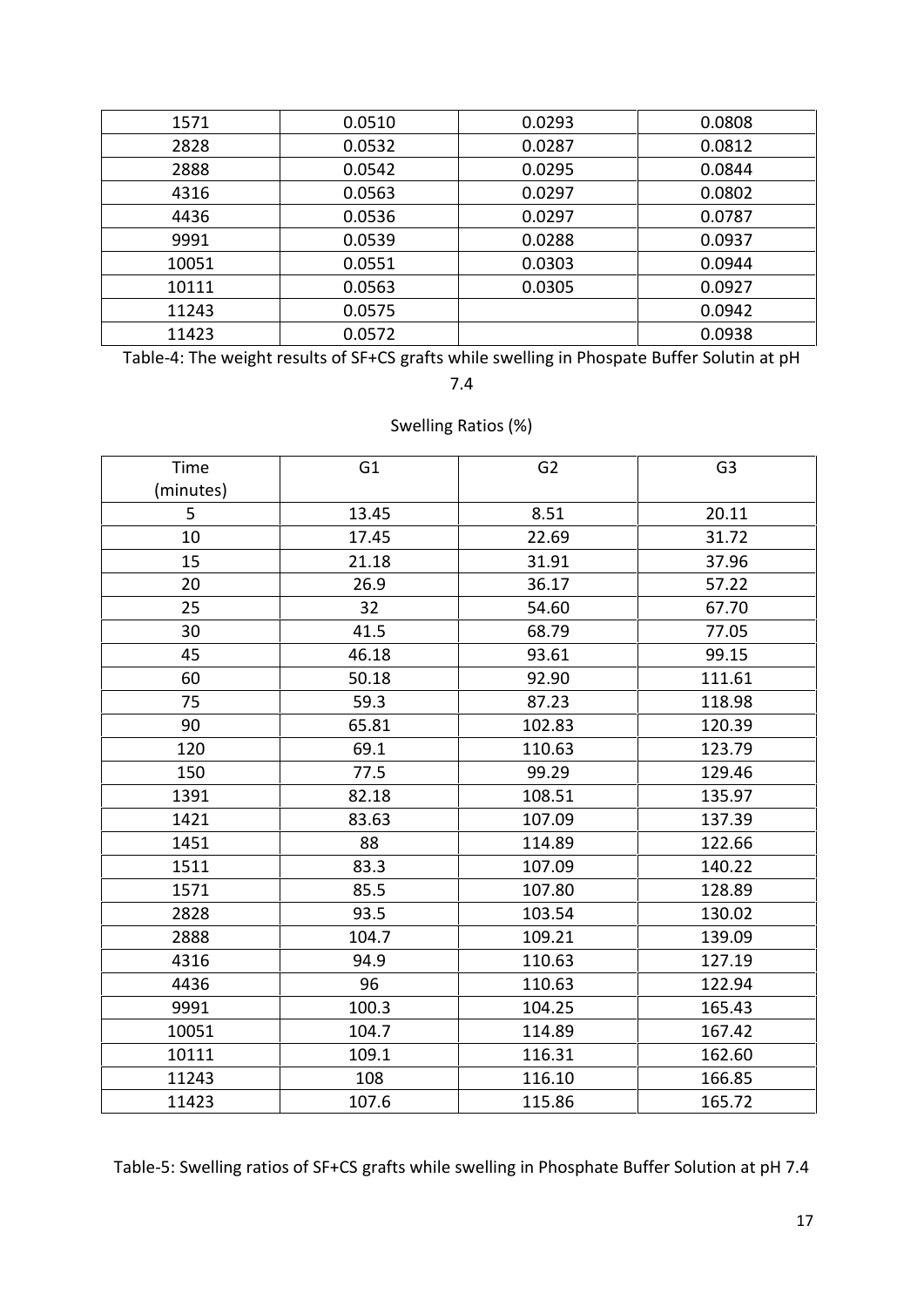

**Figure-12:Swelling Test for Phosphate Buffer Saline of Graft 1**



**Figure-13:Swelling Test for Phosphate Buffer Saline of Graft 2**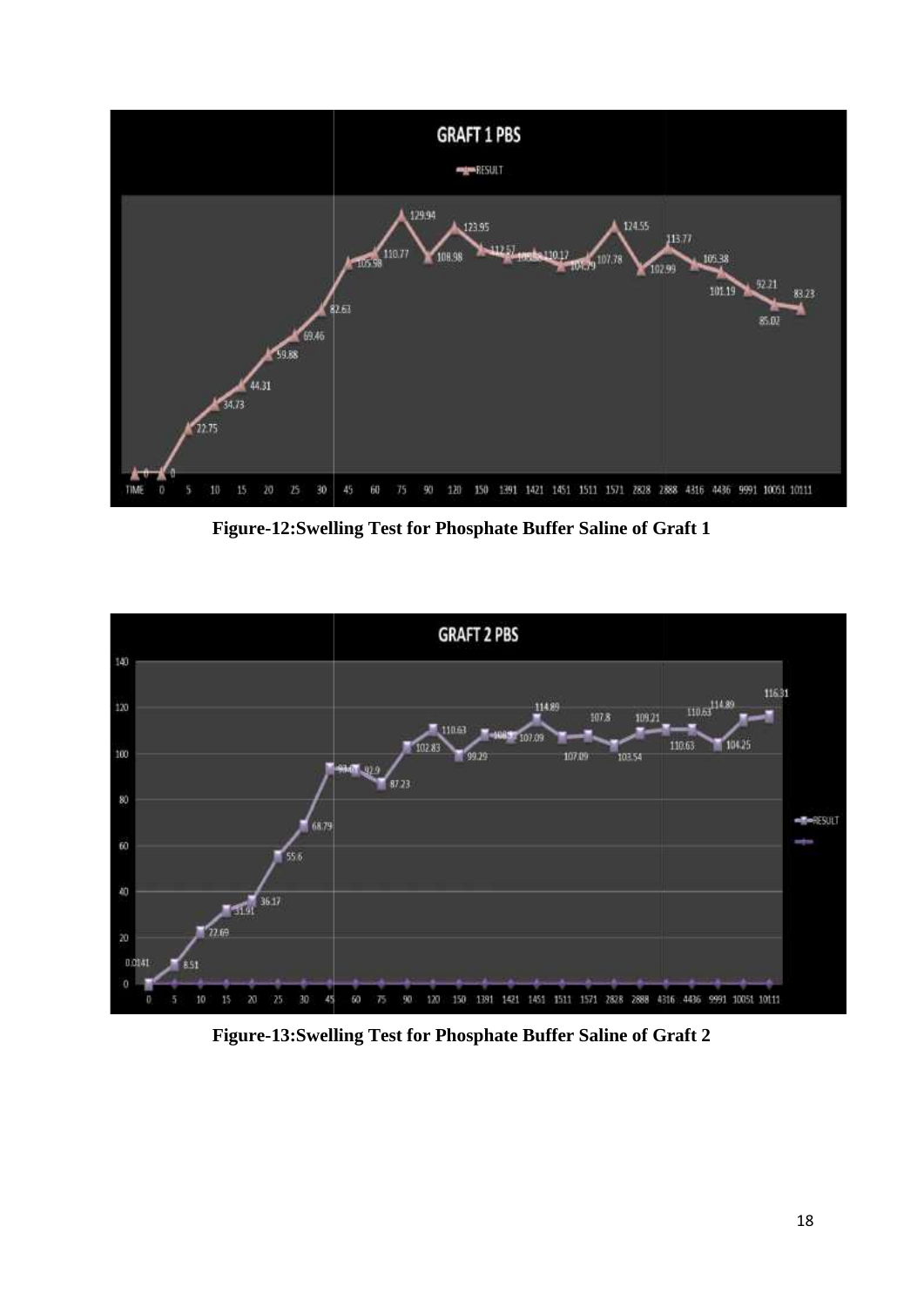

Figure-14:Swelling Test for Phosphate Buffer Saline of Graft 3

We prepare 3 different samples that includes constant amount of SF and CS but different amount of CAN.

In the first sample we can see that after 75 minutes the swelling ratio reaches to equilibrium state.In the second graph it can be said after 90 minutes the swelling ratio reaches to equilibrium level.For the third graph we can say at 1391 minutes the swelling ratio reaches to equilibrium state.However it can also see that after 4436 minutes the graft 3 swells and then being stable again. We prepare 3 different samples that includes constant amount of SF and CS but differe<br>amount of CAN.<br>In the first sample we can see that after 75 minutes the swelling ratio reaches to equilibriu<br>state.In the second graph i

From these three graphics it can be seen PBS swelling ratio is increasing at the certain level then it reaches to the equilibrium state.However, we can say that as increasing the amount of CAN,time to reach equilibrium is increasing.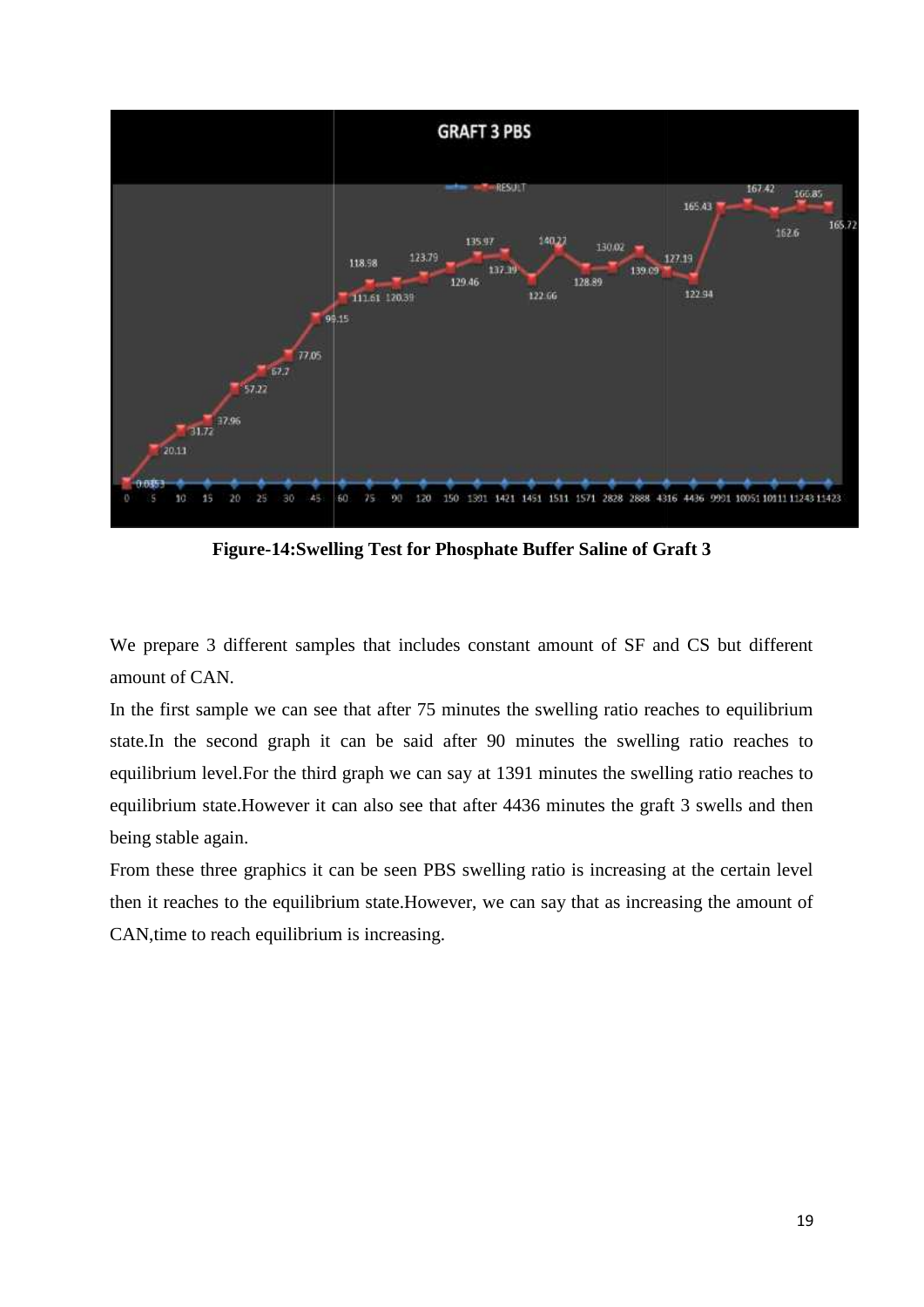## **3.1.3.2.CS and SF Grafts'Swelling Test in ABS at pH:1.2**

| Grafts | Ingredients | Propotions              | Weight in dry state |
|--------|-------------|-------------------------|---------------------|
| G1     | CS+SF+CAN   | $18$ ml + 5 ml + 0.0527 | 0.0143g             |
|        |             |                         |                     |
| G2     | CS+SF+CAN   | $18$ ml + 5 ml + 0.0756 | $0.0167$ g          |
|        |             |                         |                     |
| G3     | CS+SF+CAN   | $18$ ml + 5 ml + 0.1 g  | 0.0198 <sub>g</sub> |

Table-6: Propeties of SF+CS Grafts which were used in ABS swelling test

| Time      | G <sub>1</sub> | G <sub>2</sub> | G <sub>3</sub> |
|-----------|----------------|----------------|----------------|
| (minutes) | Weight (g)     | Weight (g)     | Weight (g)     |
| 5         | 0.0169         | 0.0205         | 0.0235         |
| 10        | 0.0180         | 0.0225         | 0.0268         |
| 15        | 0.0200         | 0.0241         | 0.0287         |
| 20        | 0.0207         | 0.0261         | 0.0324         |
| 25        | 0.0211         | 0.0283         | 0.0358         |
| 30        | 0.0247         | 0.0305         | 0.0374         |
| 45        | 0.0248         | 0.0344         | 0.0423         |
| 60        | 0.0253         | 0.0352         | 0.0469         |
| 75        | 0.0272         | 0.0384         | 0.0457         |
| 90        | 0.0289         | 0.0349         | 0.0484         |
| 120       | 0.0312         | 0.0384         | 0.0476         |
| 150       | 0.0292         | 0.0349         | 0.0527         |
| 1391      | 0.0323         | 0.0374         | 0.0478         |
| 1421      | 0.0318         | 0.0355         | 0.0483         |
| 1451      | 0.0321         | 0.0349         | 0.0463         |
| 1511      | 0.0320         | 0.0351         | 0.0453         |
| 1571      | 0.0317         | 0.0342         | 0.0420         |
| 2828      | 0.0317         | 0.0347         | 0.0451         |
| 2888      | 0.0306         | 0.0375         | 0.0427         |
| 4316      | 0.0307         | 0.0339         | 0.0401         |
| 4436      | 0.0306         | 0.0357         | 0.0430         |
| 9991      | 0.0313         | 0.0343         | 0.0413         |
| 10051     | 0.0306         | 0.0336         | 0.0406         |
| 10111     | 0,0308         | 0.0321         | 0.0373         |
| 11243     | 0.0313         | 0.0309         | 0.0361         |
| 11423     | 0.0318         | 0.0306         | 0.0332         |

Table-7: The weight results of SF+CS grafts while swelling in Acetıc Acıd Buffer Solutıon at pH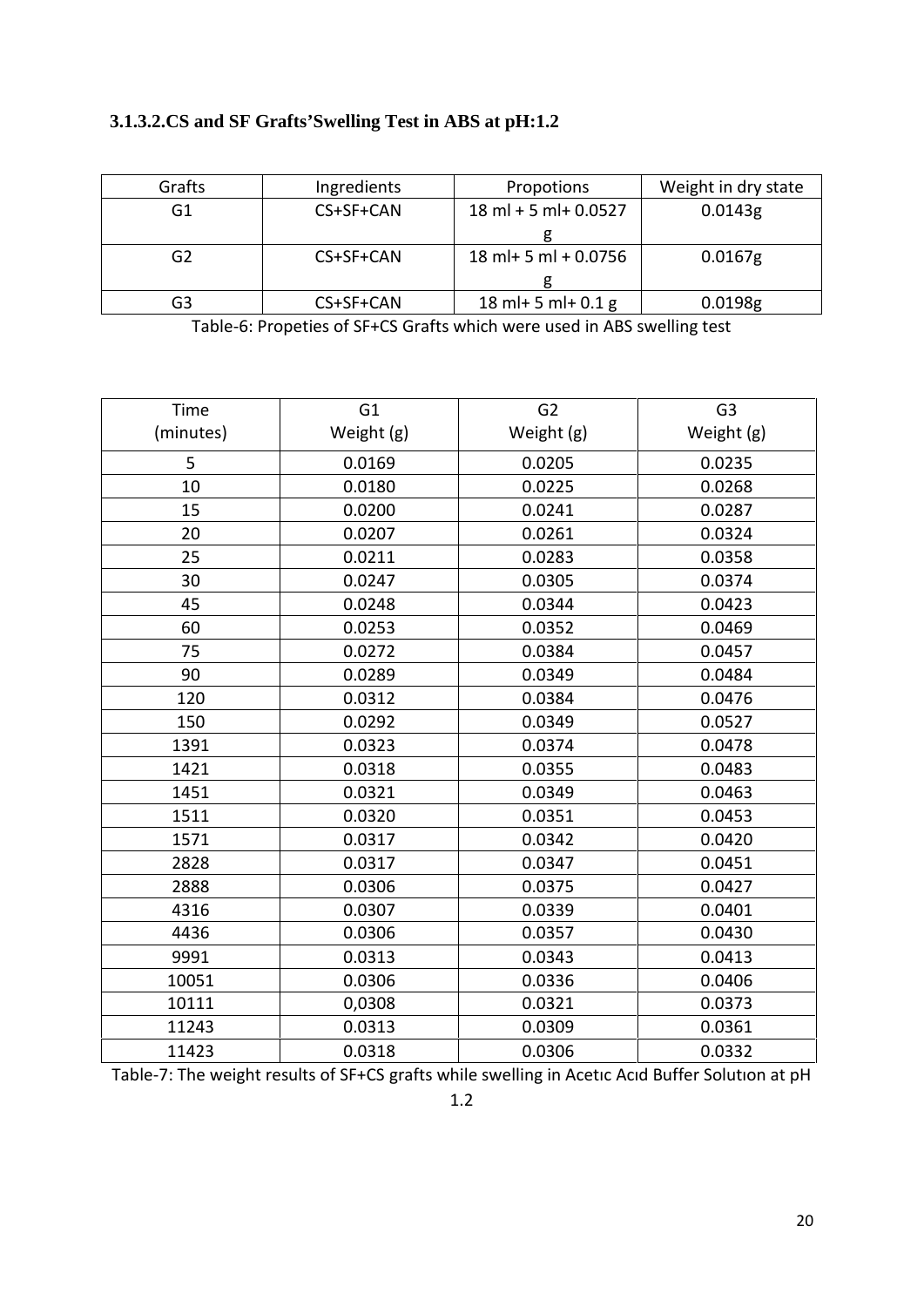| Time      | G <sub>1</sub> | G <sub>2</sub> | G <sub>3</sub> |
|-----------|----------------|----------------|----------------|
| (minutes) |                |                |                |
| 5         | 18.8           | 22.75          | 18.68          |
| 10        | 25.9           | 34.73          | 35.35          |
| 15        | 39.9           | 44.31          | 44.94          |
| 20        | 44.6           | 59.88          | 63.63          |
| 25        | 47.6           | 69.46          | 80.80          |
| 30        | 72.4           | 82.63          | 88.88          |
| 45        | 73.4           | 105.98         | 113.63         |
| 60        | 77             | 110.77         | 136.86         |
| 75        | 90.2           | 129.94         | 130.80         |
| 90        | 102.1          | 108.98         | 144.44         |
| 120       | 118.2          | 123.95         | 140.40         |
| 150       | 118.2          | 112.57         | 166.16         |
| 1391      | 104.2          | 108.98         | 141.41         |
| 1421      | 126.9          | 110.17         | 143.93         |
| 1451      | 122.4          | 104.79         | 133.83         |
| 1511      | 124.5          | 107.78         | 128.78         |
| 1571      | 123.8          | 124.55         | 112.12         |
| 2828      | 121.7          | 102.99         | 127.77         |
| 2888      | 114            | 113.77         | 115.65         |
| 4316      | 114.7          | 105.38         | 102.52         |
| 4436      | 114            | 101.19         | 117.17         |
| 9991      | 122.4          | 92.21          | 108.58         |
| 10051     | 115.4          | 85.02          | 105.05         |
| 10111     | 125.2          | 83.23          | 88.38          |
| 11243     | 116.8          | 82.60          | 82.32          |
| 11423     | 114.2          | 79.92          | 67.67          |

Swelling Ratios (%)

Table-8: Swelling ratios of SF+CS grafts while swelling in Acetic Acid Buffer Solution at pH 1.2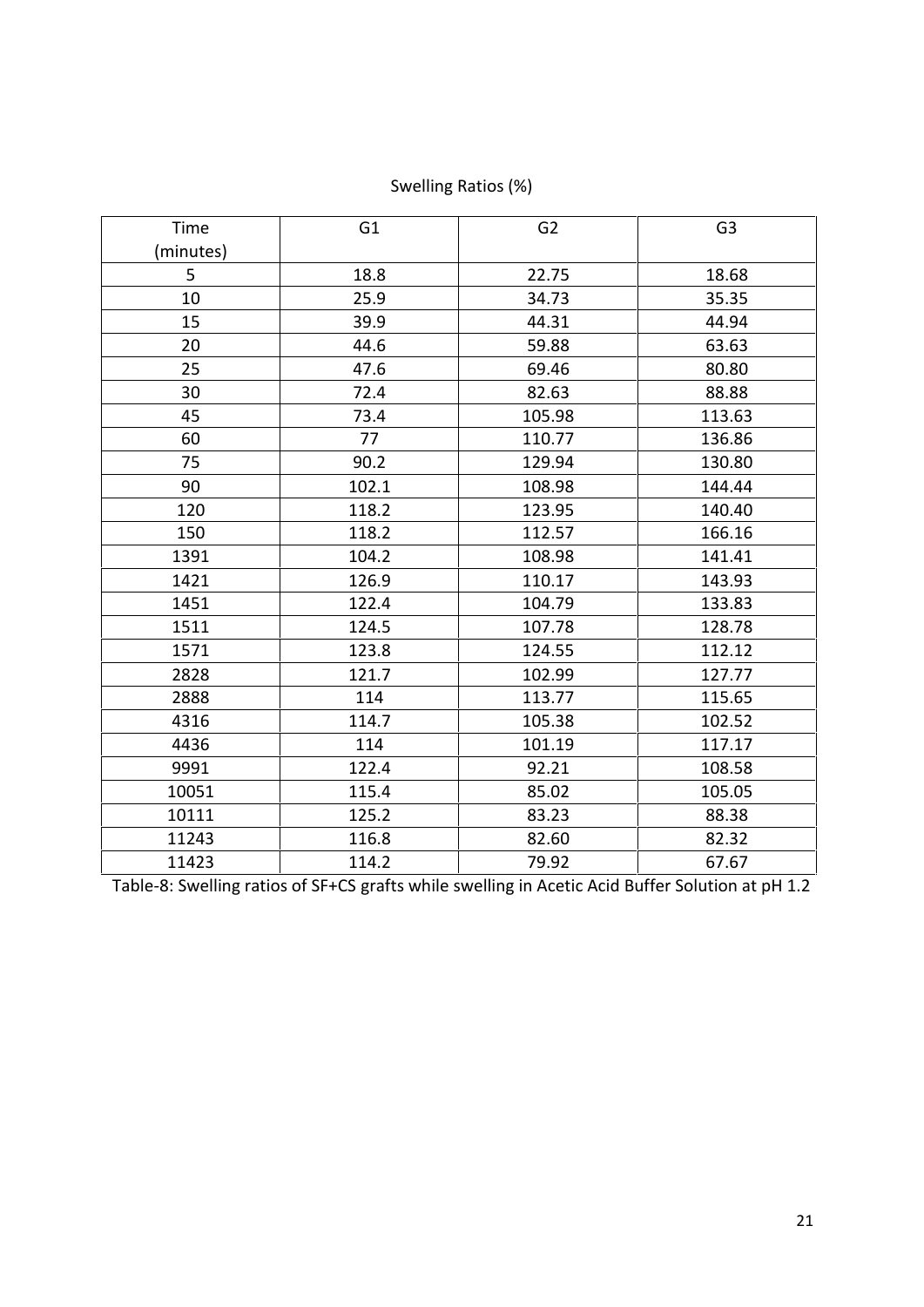

**Figure-15:Swelling Test for Acedic Buffer Saline of Graft 1 Test for** 



**Figure-16: Swelling Test for Acedic Buffer Saline of Graft 2**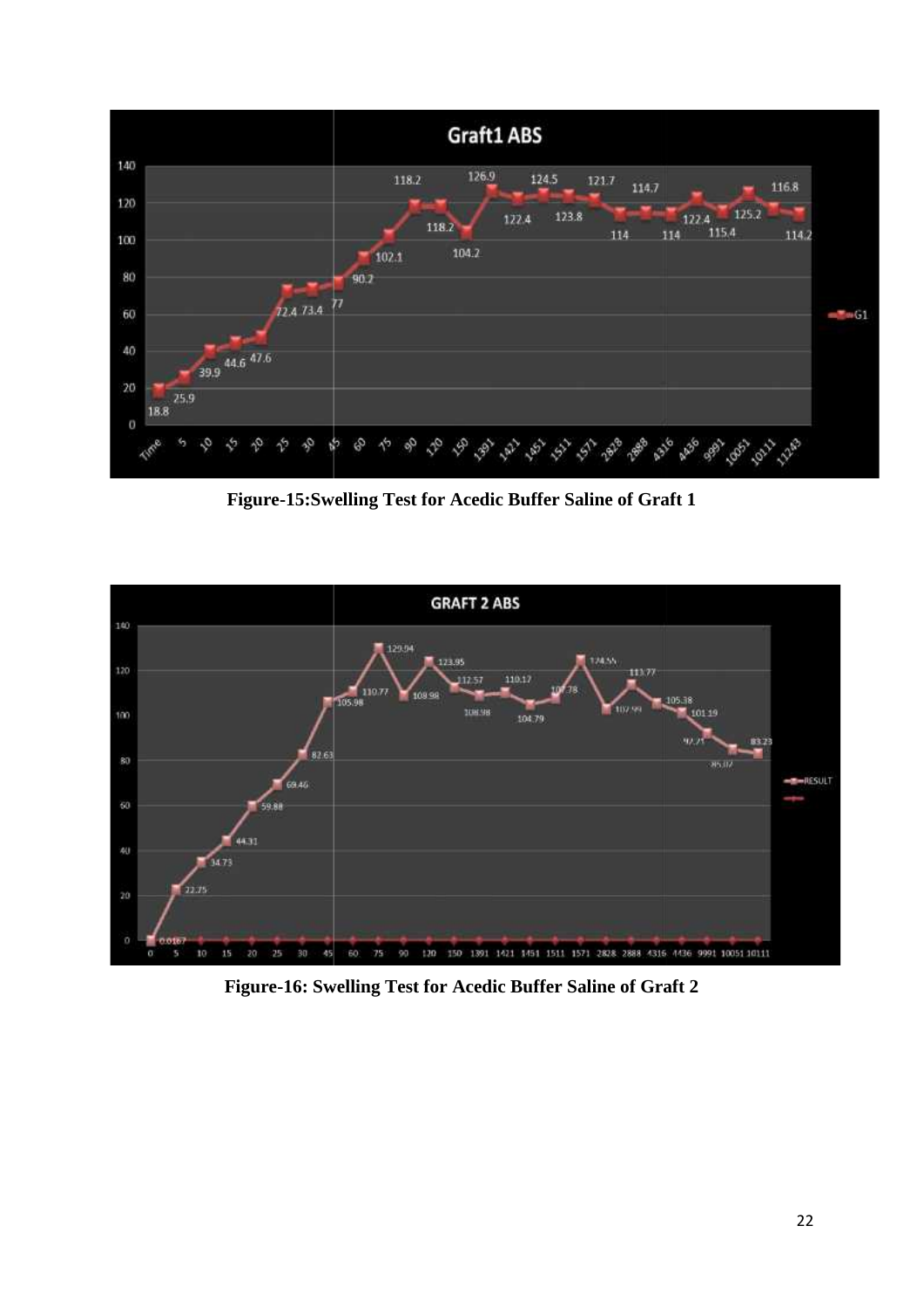

**Figure-17:Swelling Test for Acedic Buffer Saline of Graft 3 Test for** 

The graphs show that, the SF and CS graft crystalline structure swells up to the optimum swelling value.Then begins decreasing.These swelling ratio decreasing causes by the decomposition of our crystalline structure.The result prove that at basic pH,crystalline structures keep their surface stability at their saturation level.But when they faced with acidity they start to dissolve. The graphs show that, the SF and CS graft crystalline structure swells up to swelling value.Then begins decreasing.These swelling ratio decreasing cade<br>composition of our crystalline structure.The result prove that at basi

#### **3.2. CS and SF Biofilms SF Biofilms**

| <b>Sample</b> | <b>Glyserin</b> | <b>Silk Fibroin</b> | Chitosan        |
|---------------|-----------------|---------------------|-----------------|
|               | 0.0563 gr       | 2 <sub>m1</sub>     | 2 ml            |
|               | 0.0563 gr       | $2$ ml              | 3 ml            |
|               | 0.0563 gr       | 3 ml                | 3 ml            |
|               | 0.0563 gr       | 3 <sub>m</sub>      | 2 <sub>m1</sub> |

#### **3.2.1 Preperation of biofilms**

#### Table-9:Proportions of SF and CS Biofilms

Silk fibroin and chitosan biofilms were preperad by mixing different amounts of chitosan and Silk fibroin and chitosan biofilms were preperad by mixing different amounts of chitosan and<br>silk fibroin showed in Table-9 and 0.0563 g of glycerine.Then the solution was placed on to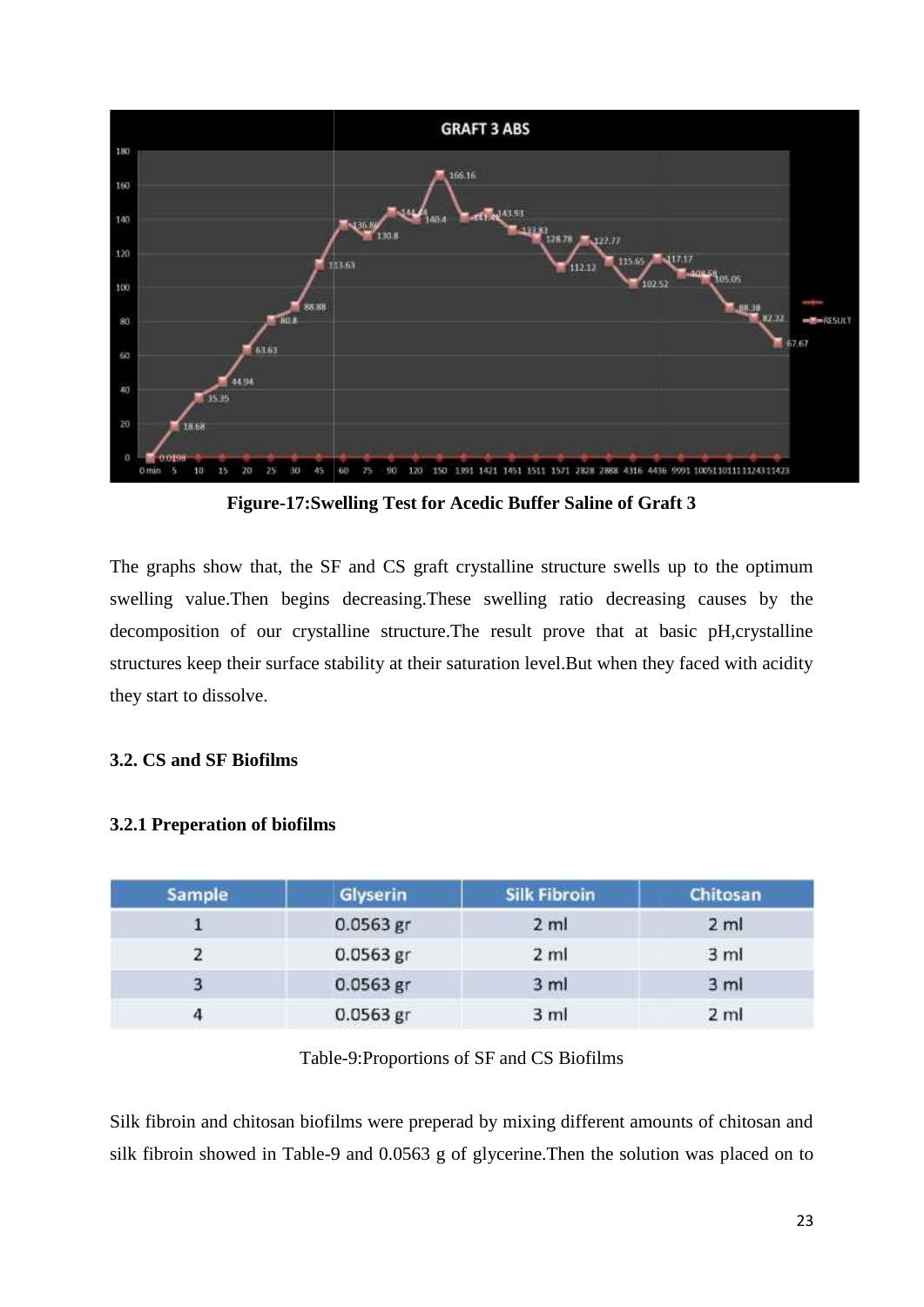smooth glass slides at room temperature.After one day they washed with pure water in order<br>to remove the films from glass slides.Then the films were allowed to dry. to remove the films from glass slides.Then the films were allowed to dry.







**Figure-20:CS and SF Biofilm 3 Figure-21:CS and SF Biofilm 4**

During the experiment instead of washing with distilled water methanol treatment was applied to the films but structural damage were occured since the chitosan is a polymer.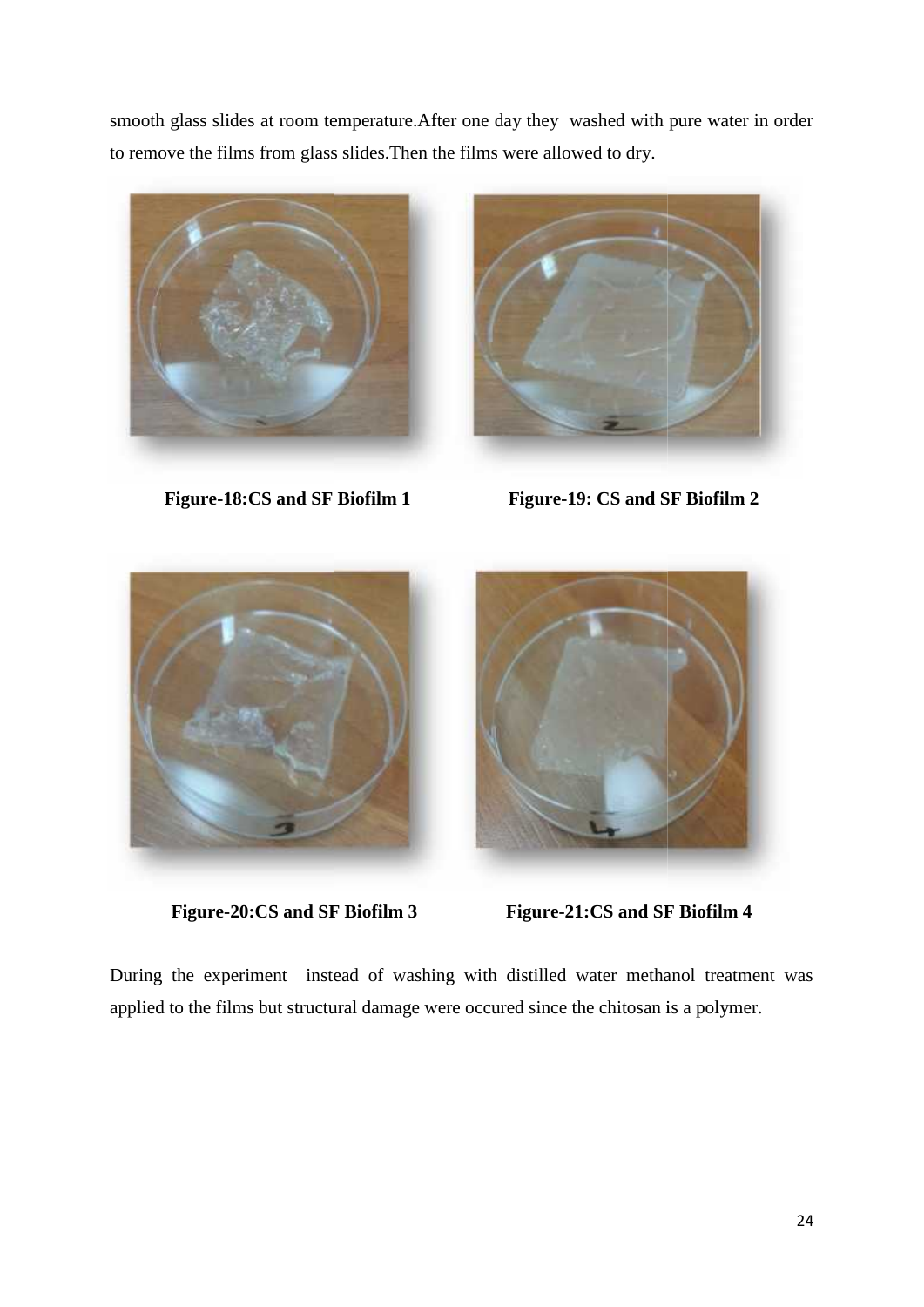#### **3.3. Antimicrobial Activity**

Antibiotic sensitivity is the susceptibility a bacterium to an antibiotic. Antibiotic susceptibility testing is used to determine which antibiotic will be most successful in treating a bacterial infection.

Small discs are placed onto a petri dish. Then the material is applied onto the dics to examine the bacterial growth. This method based on the diffusion of material through the disc. If materials have antibiotic behaviour they kill bacteria or fungus and create a clear ring called zone of inhibition around the discs.



**Figure-22:Positive-Negative Control of Bacterial Test**

In the antibicrobial activity experiments,firstly agar was poured into the petri dishes to supply the microbiological growth medium at the pH level 7.2-7.4.Then 100µl E.coli bacteria were added to medium.The disc to be diffused.Liquid form of SF and mixture of SF and CS was applied to disc,however the SF biofilms were put in the medium without disc.Then samples incubated overnight at  $37^{\circ}$ C.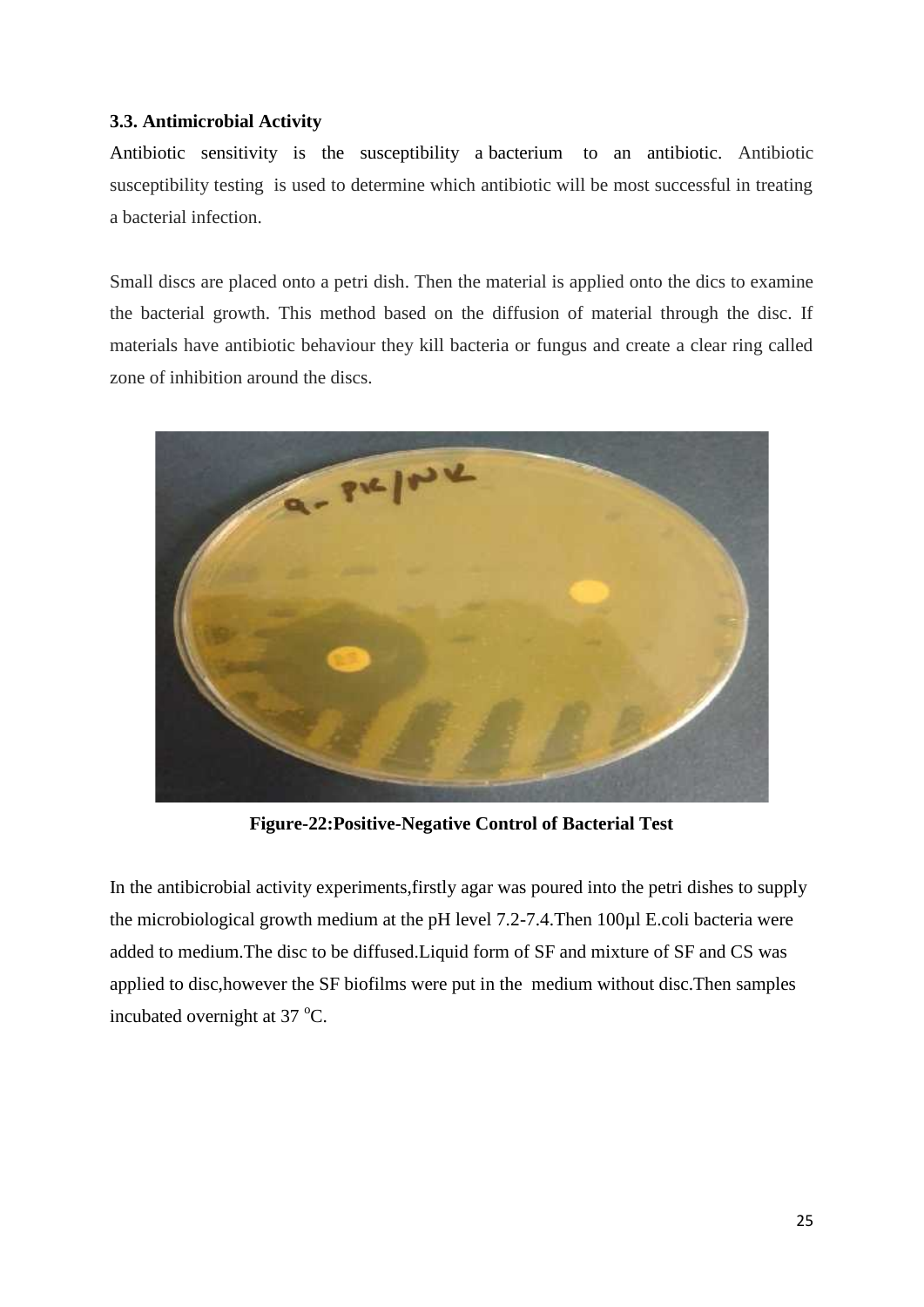

Figure-23:SF and CS  $40\mu$ l



**Figure-23:SF and CS 40µl Figure-24:SF and CS 80µl**



Figure-25:SF and CS  $40\mu$ l



**Figure-25:SF and CS 40µl Figure-26:SF and CS 80µl**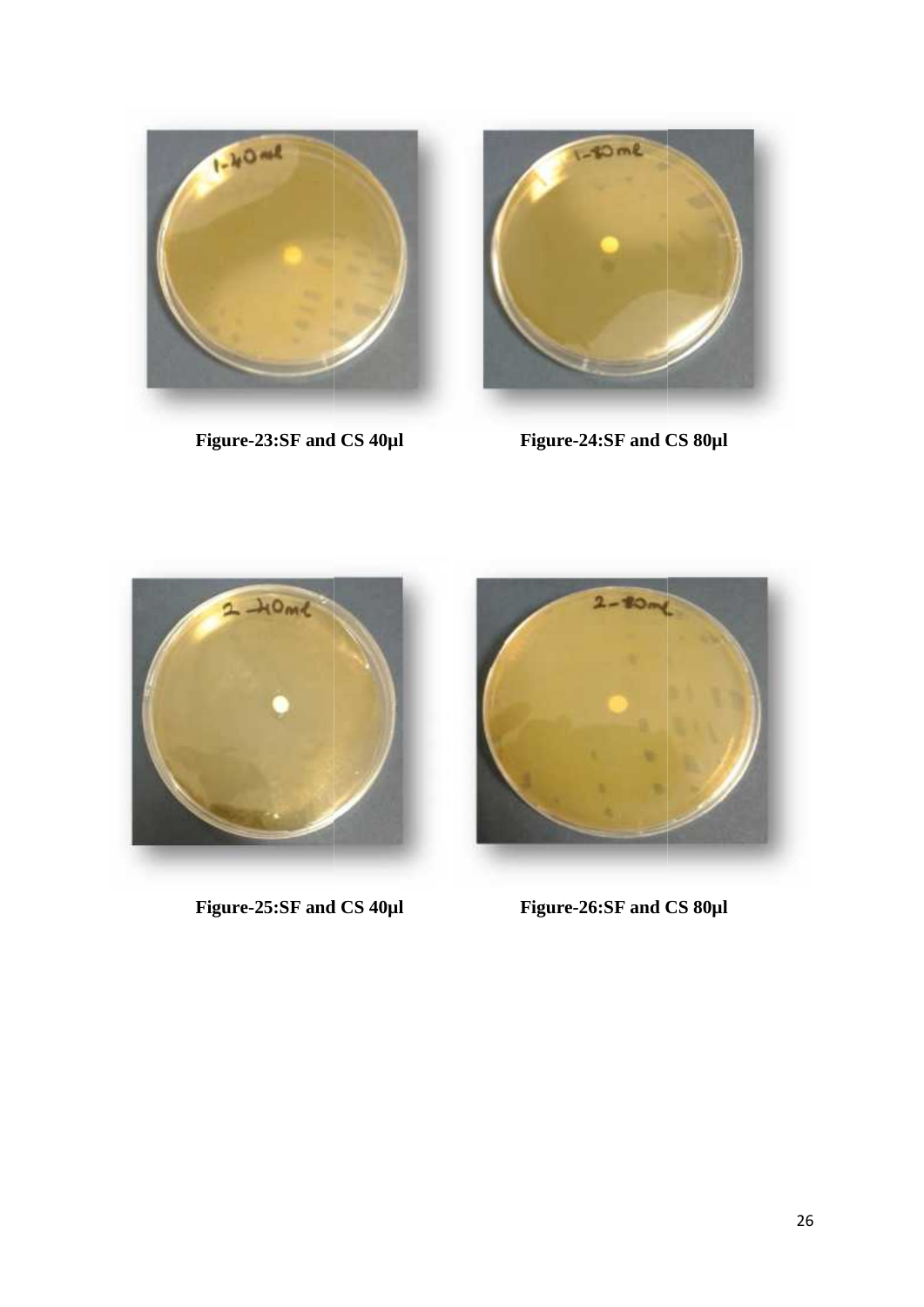

Figure-27:SF and CS 40µl



Figure-28:SF and CS  $80\mu$ <sub>l</sub>





**Figure-29:SF Film Tablet Figure-30:SF Round Shaped Figure-30:SF**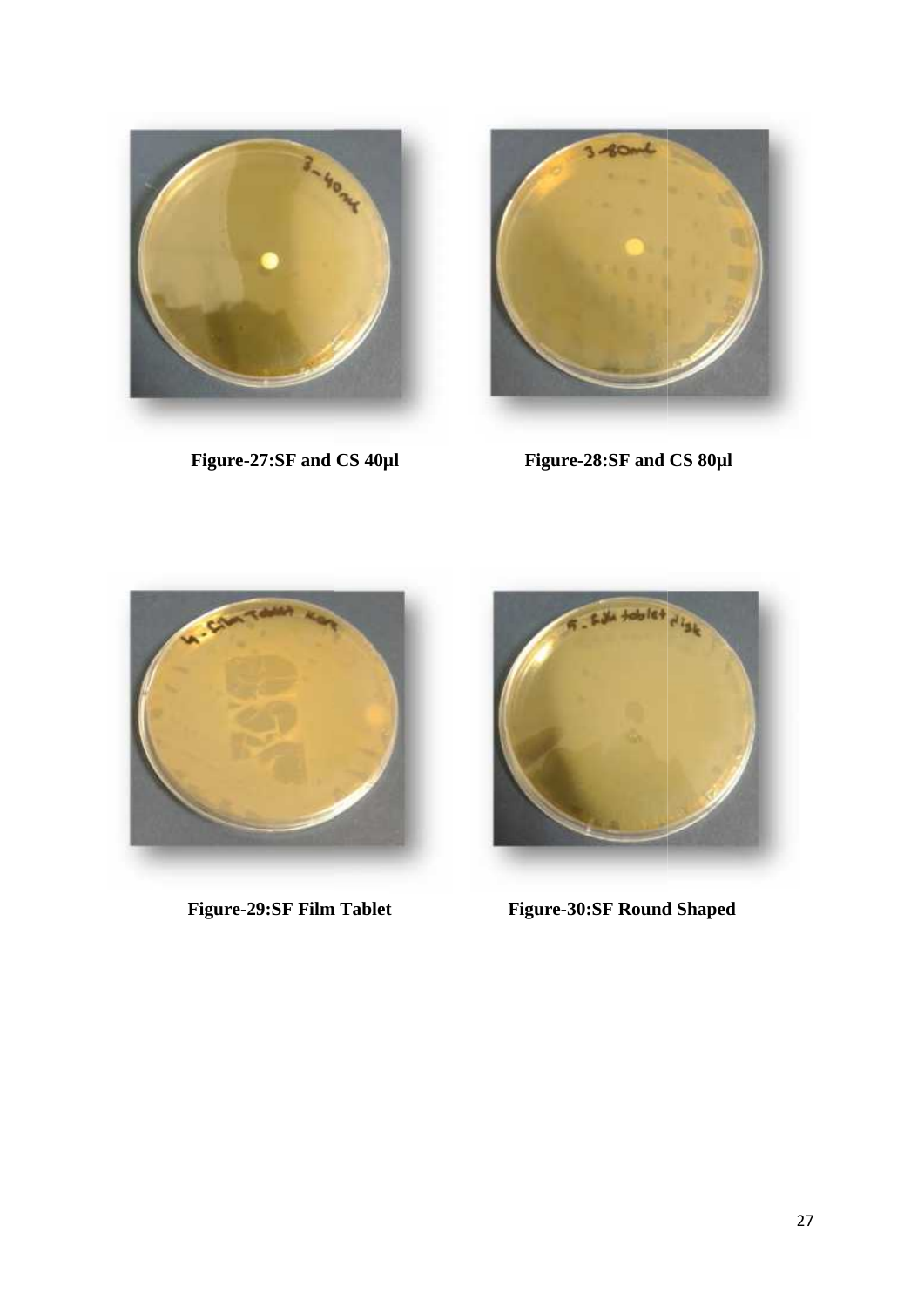



**Figure-31:SF 40µl Disc Zone Figure-32:SF 80µl Disc Zone Zone**

The results showed that silk fibroin has bactericidal property which is mean have bacteria killing behavior.The effect of bacteria killing is increased as the amount of SF is increased. The silk fibroin biofilms and SF and CS mixture have no bacteriocidal property but have bacteriostatic property that prevents the bacterial growth. The results showed that silk fibroin has bactericidal property which is mean have killing behavior. The effect of bacteria killing is increased as the amount of SF is increase. The silk fibroin biofilms and SF and CS mixtu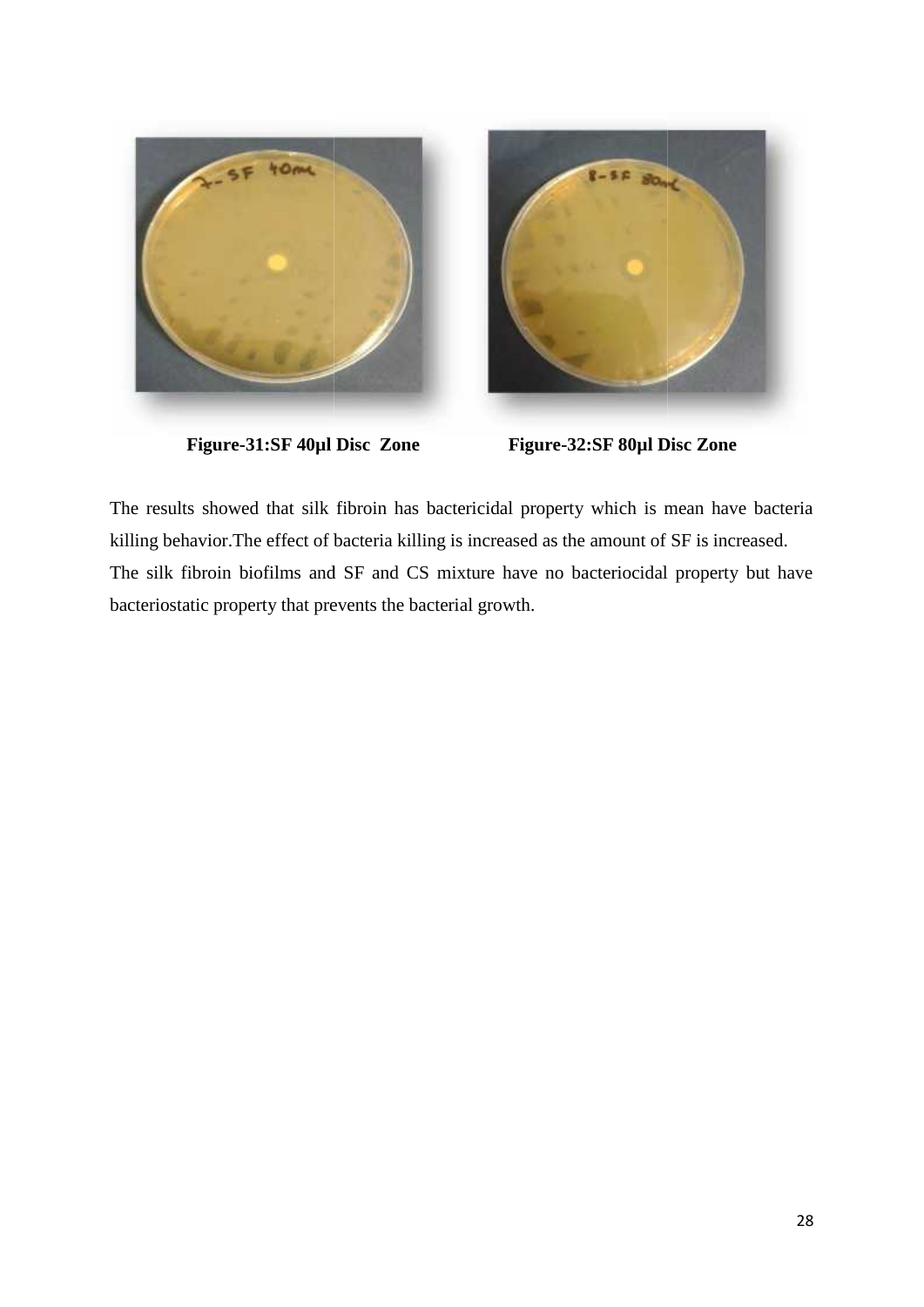#### **4.CONCLUSION**

- 1. In this study, we achieved a crystalline structure by grafting the liquid form of silk fibroin and chitosan via using inhibitor called cerric ammonium nitrate in an inert atmosphere, supplied by nitrogen gas, instead of creating the grafts with electrospinning method like the other studies.
- 2. The acidic and basic behaviour of the silk fibroin and chitosan graftswere examined.From the PBS test graphics it can be seen swelling ratio is increasing at the certain level then it reaches to the equilibrium state. However, we can say that as increasing the amount of CAN, the time to reach equilibrium is increasing also.
- 3. The ABS graphs show that the S and CS graft crystalline structures swells up to the optimum swelling value.Then begins decreasing.These swelling ratio decreasing causes by the decomposition of our crystalline structure. From the graphics we also observed that as increasing the amount of CAN the stability of the swelling ratio is deteriorated.The result prove that at basic pH,crystalline structures keep their surface stability at their saturation level.But when they faced with acidity they start to dissolve.
- 4. During prepearing the chitosan silk fibroin biofilms we observed that if the amount of siik fibroin is increaed, the geleation formation is occured. For the silk fibroin based biofilms methanol is used to remove the films from the glass slides. When we applied methanol to the chitosan and silk fibroin biofilms we have no success becaouse methanol distubs the chitosan structure. Distilled water was applied for removing the films from glass slides.
- 5. The antimicrobial activity test results showed that silk fibroin has bactericidal property which is mean have bacteria killing behavior.The effect of bacteria killing is increased as the amount of SF is increased.The silk fibroin biofilms and the liquid form SF and CS mixture have no bacteriocidal property but have bacteriostatic property that prevents the bacterial growth.